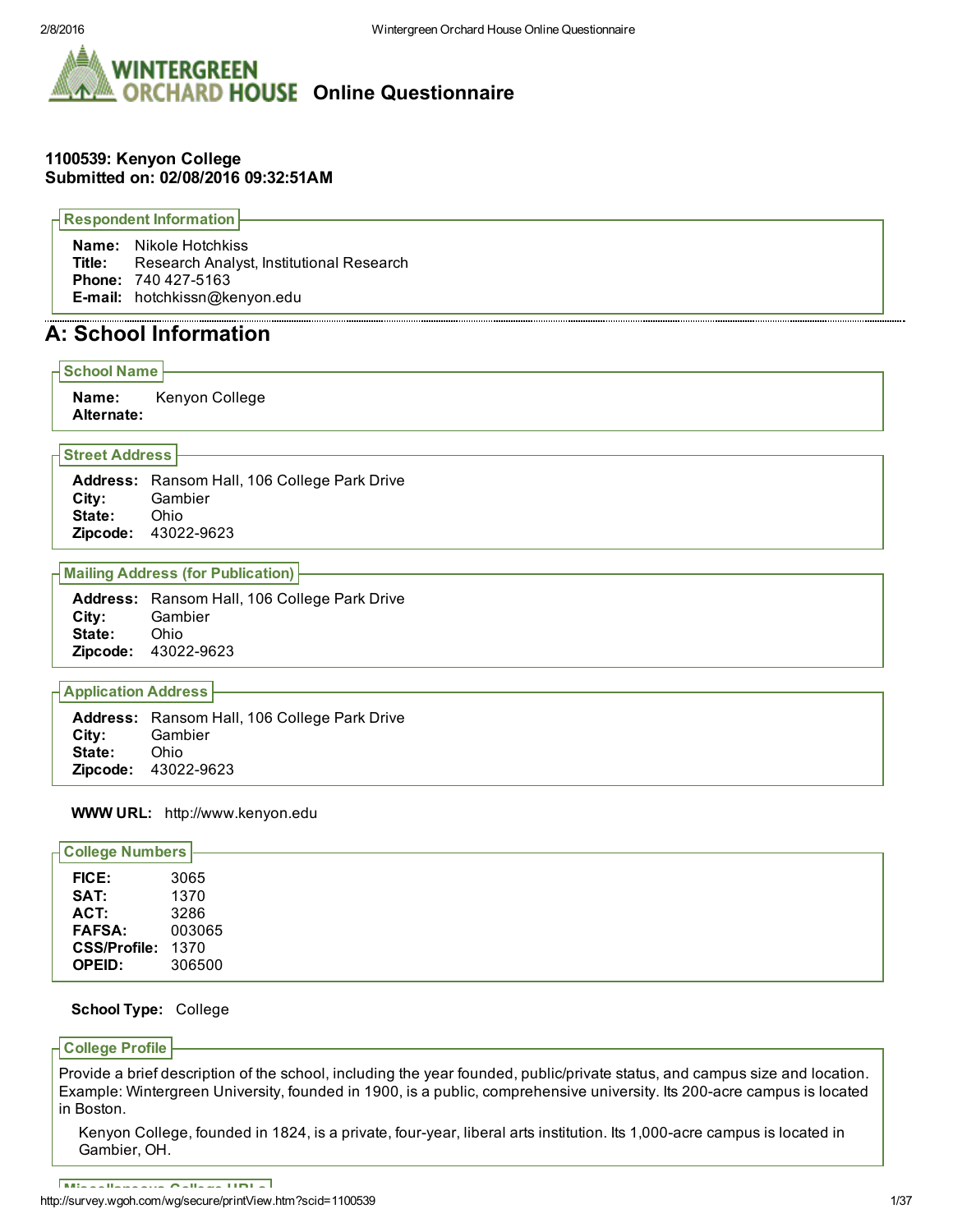| <b>INISCEIIANEOUS COIIEGE UKLS</b>                                                            |                                                                                                               |
|-----------------------------------------------------------------------------------------------|---------------------------------------------------------------------------------------------------------------|
| <b>Admissions</b><br>Application :<br>College                                                 | http://www.kenyon.edu/admissions-aid/how-to-apply                                                             |
| <b>Pictures/Gallery:</b><br><b>College Tour/Movie:</b><br>College Map:<br>Web Cam:<br>Video : | http://www.kenyon.edu/virtual-tour<br>http://www1.kenyon.edu/tour/printmap.pdf                                |
| <b>Request Info:</b><br><b>Net Price Calculator:</b>                                          | http://www.kenyon.edu/admissions-aid/financial-aid/cost-breakdown-by-semester/kenyon-<br>net-price-calculator |

# B: General Information

| $\overline{\mathsf{I}}$ Main Office        |                            |
|--------------------------------------------|----------------------------|
| Toll-free:<br>Fax:                         | <b>Phone: 740 427-5000</b> |
| $\overline{\phantom{a}}$ Admissions Office |                            |

| <b>Phone:</b> | 740 427-5776                   |
|---------------|--------------------------------|
|               | <b>Toll-free: 800 848-2468</b> |
| Fax:          | 740 427-5770                   |
| E-mail:       | admissions@kenyon.edu          |

## Financial Aid Office

| <b>Phone:</b><br>Toll-free: | 740 427-5430      |
|-----------------------------|-------------------|
| Fax:                        | 740 427-5240      |
| E-mail:                     | finaid@kenyon.edu |

| $\vert$ President $\vert$ |                              |
|---------------------------|------------------------------|
|                           | <b>Name:</b> Sean M. Decatur |
|                           | <b>Title:</b> President      |
| Degree: Ph.D.             |                              |
|                           | E-mail: president@kenyon.edu |

| <b>- Admissions Officer ⊦</b> |                                                                                                |
|-------------------------------|------------------------------------------------------------------------------------------------|
| Name:<br>Title:<br>Degree:    | Diane Anci<br>Vice President of Enrollment Management and Dean of Admissions and Financial Aid |
| E-mail:                       | ancid@kenyon.edu                                                                               |

## Financial Aid Officer

| Name:<br>Title: | Craig Daugherty<br>Director of Financial Aid |
|-----------------|----------------------------------------------|
| Degree:         |                                              |
| E-mail:         | daugherty@kenyon.edu                         |

## General School Info

Year School Founded: 1824

Institution Type: X Four Year Two Year Upper Division Graduate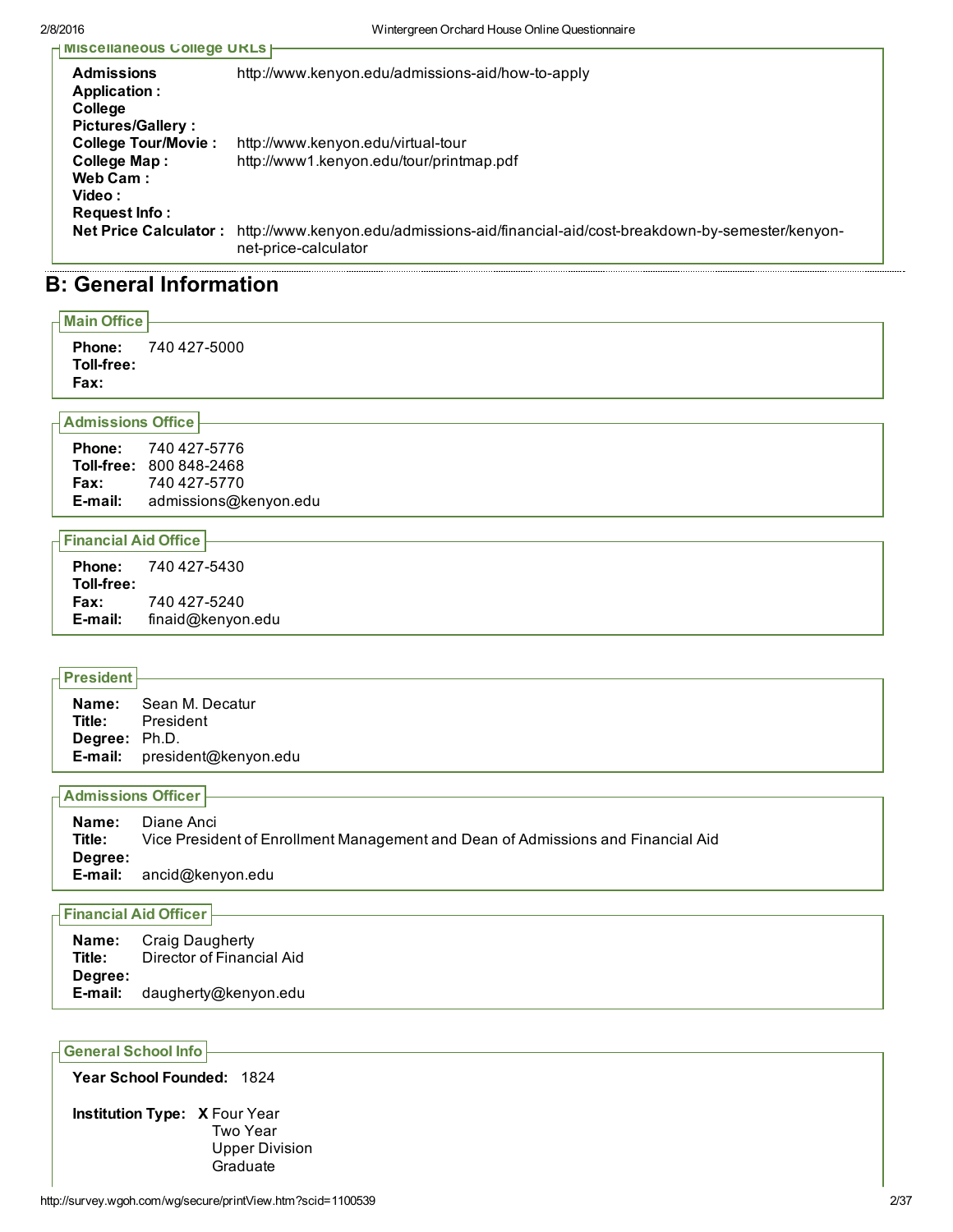| 2/8/2016                                   | Wintergreen Orchard House Online Questionnaire                                                                                                      |
|--------------------------------------------|-----------------------------------------------------------------------------------------------------------------------------------------------------|
| <b>Academic Environment:</b> Liberal Arts  |                                                                                                                                                     |
| Men's/Women's/Coed:                        | Women's College<br>Men's College<br>X Coeducational College<br><b>Founded Coeducational College</b><br>X Became Coeducational College<br>Year: 1969 |
| <b>Public/Private:</b> Private (nonprofit) |                                                                                                                                                     |
| <b>School Has Religious Affiliation:</b>   | Yes<br>If YES, select one option from the church index menu or provide a specific affiliation.                                                      |
| <b>Church Index:</b><br>Specific:          | informal affiliation with the Episcopal Church                                                                                                      |
| <b>Historically/Traditionally Black:</b>   | No.                                                                                                                                                 |
| <b>General Comment</b>                     |                                                                                                                                                     |

# General Comment:

Please list any related details not covered in the previous fields on this screen.

| <b>Enrollment Figures</b>                      |          |              |  |
|------------------------------------------------|----------|--------------|--|
| Information for Fall: 2015                     |          |              |  |
| Fall 2015 data requested                       |          |              |  |
|                                                | Men      | <b>Women</b> |  |
| <b>Full-time Degree Seeking:</b>               | 769      | 929          |  |
| <b>Part-time Degree Seeking:</b>               | 0        | $\mathbf{0}$ |  |
| <b>Full-time Undergraduate:</b>                | 769      | 929          |  |
| <b>Part-time Undergraduate:</b>                |          |              |  |
| <b>Full-time Graduate:</b>                     | 0        | 0            |  |
| <b>Part-time Graduate:</b>                     | $\Omega$ | $\Omega$     |  |
| <b>Total Campus Enrollment (all students):</b> | 1,698    |              |  |

# C: Admissions Requirements for Freshmen

## General Requirements

High School Diploma/Graduation: Required/GED accepted

General College Preparatory Program: Required

#### Academic Units

Specify the distribution of academic high school units required and/or recommended of all or most degreeseeking students. One unit equals one year of study or its equivalent. If you are using a different system, please convert.

Total Number Of Academic Units Required: 20 Total Number Of Academic Units Recommended: 23

|                     | <b>Required</b> | Recommended |
|---------------------|-----------------|-------------|
| English:            |                 |             |
| <b>Mathematics:</b> |                 |             |
| Science:            | 3               |             |
| Lab Science:        | З               | 3           |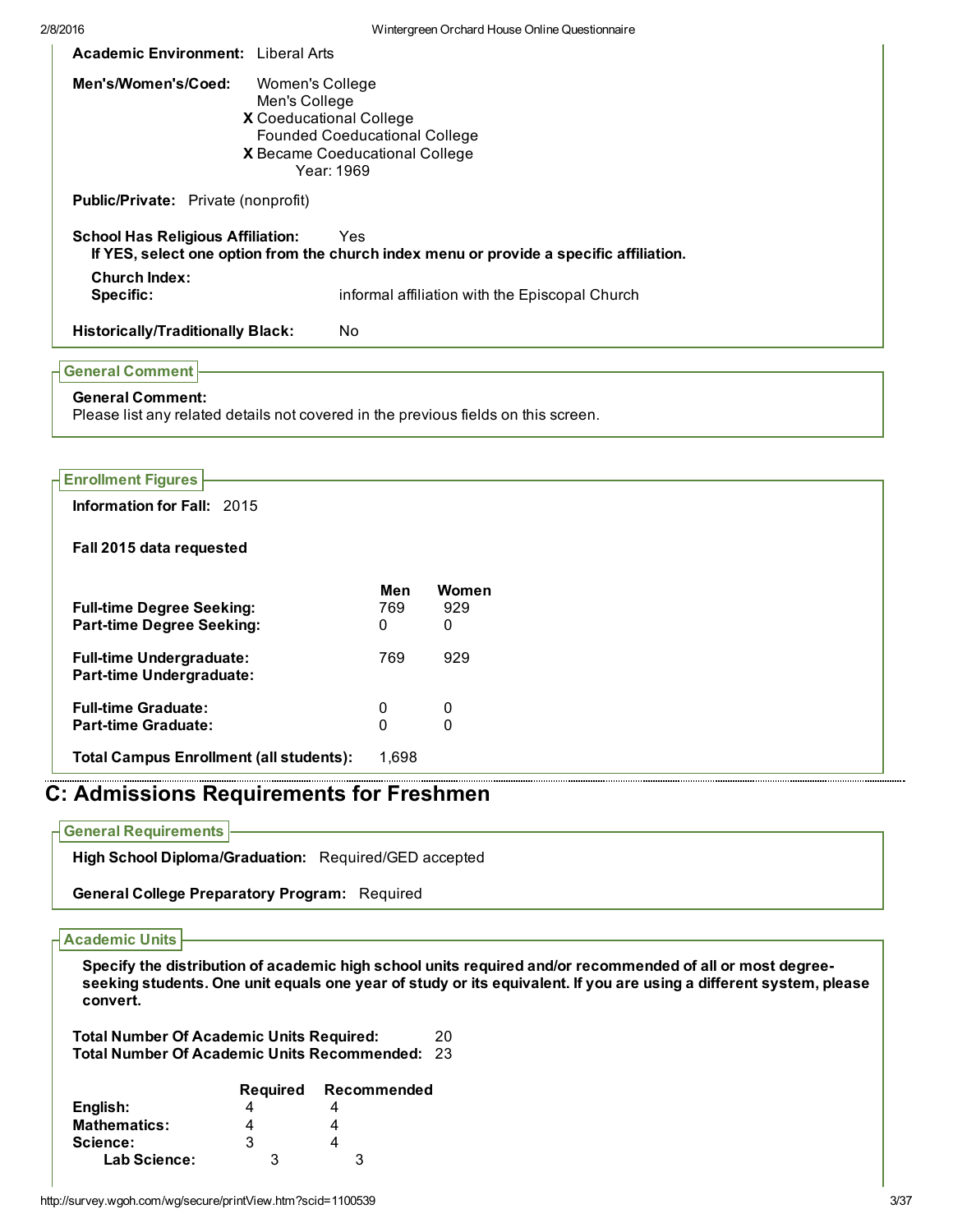| <b>Foreign Language:</b>                                                                                                                    | 3   |   |  |  |  |  |
|---------------------------------------------------------------------------------------------------------------------------------------------|-----|---|--|--|--|--|
| <b>Social Studies:</b>                                                                                                                      | 3   | 3 |  |  |  |  |
| History:                                                                                                                                    |     |   |  |  |  |  |
| <b>Academic Electives:</b>                                                                                                                  | - 3 | 3 |  |  |  |  |
| Other:                                                                                                                                      |     |   |  |  |  |  |
| <b>Describe other required/recommended units:</b> fine arts<br><b>Standard Test Requirements for Freshman Applicants</b>                    |     |   |  |  |  |  |
| Standard test requirements for freshman applicants:<br>Q=Required, M=Required Of Some, C=Recommended, S=Considered If Submitted, N=Not Used |     |   |  |  |  |  |
| <b>SAT Reasoning Only:</b><br><b>ACT Only:</b>                                                                                              |     |   |  |  |  |  |

SAT Reasoning or ACT: Q SAT Subject: S Standard Test Preference: No Preference Standard Tests Used For Counseling: Yes

Standard Tests Used For Placement: No

### Writing Component Policy

X No college policy as of now Please indicate how your institution will use the SAT or ACT writing component (check all that apply): For Admissions For Placement For Advising In place of an application essay As a validity check on the application essay

#### SAT Subject Test

If SAT Subject tests are required or recommended, specify how many and which ones:

SAT Subject Tests: Unknown

#### Requirements For Regular Admission

List test scores, class rank and GPA requirements for reqular admission of in-state and out-of-state applicants:

#### Additional Requirements

#### Check special requirements for admission to specific programs:

Portfolio required for art program Audition required for music program Audition required for dance program Audition required for theatre program R.N. required for nursing program **Other** 

### Special Programs

Check special programs or policies for applicants who are not normally admissible due to academic deficiencies and/or economic disadvantage:

**HEOP** EOP **Conditional Other** 

### Campus Visit / Interviews

Campus Visit: Recommended

Admissions Interview: Recommended Off-Campus Interview: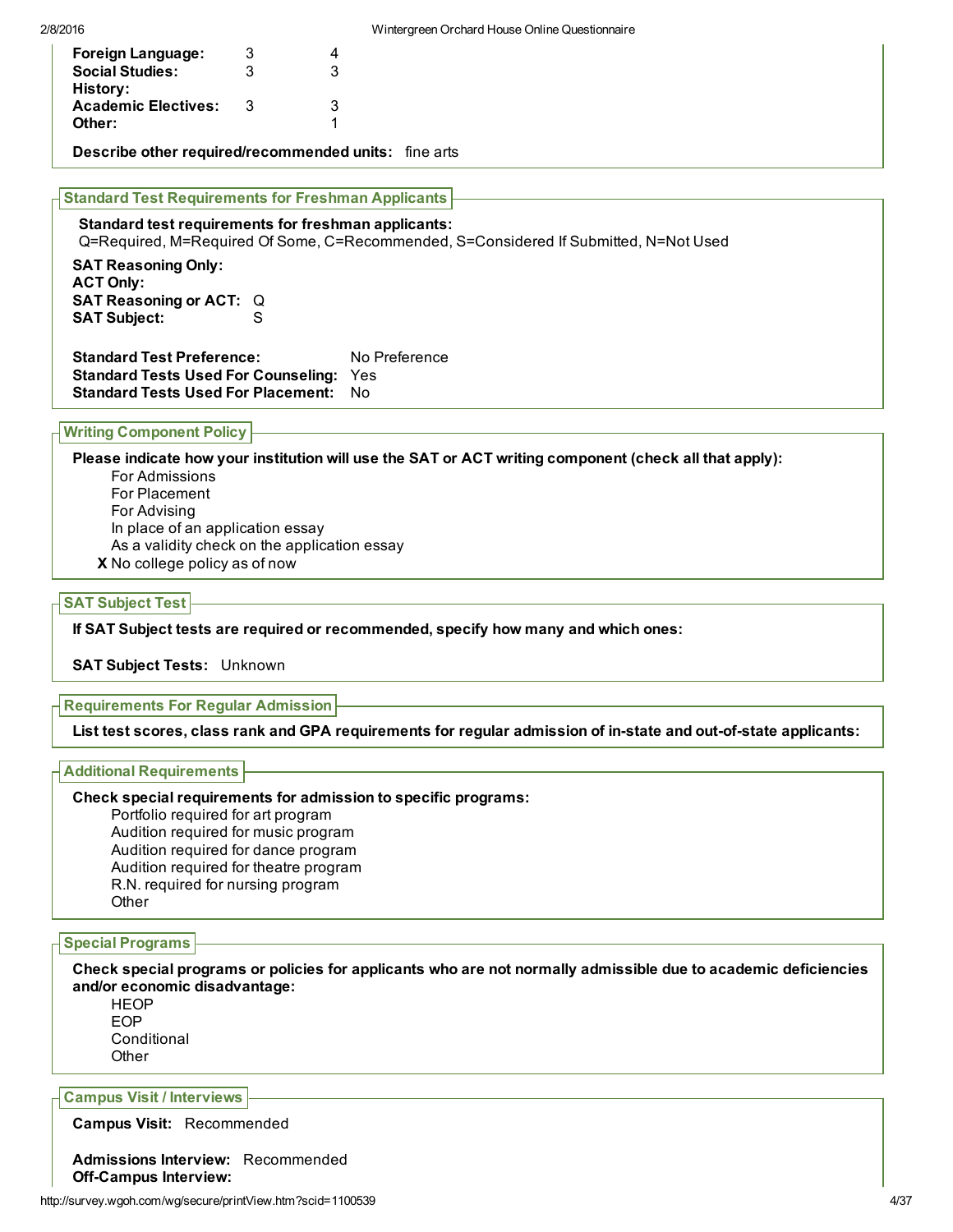X Off-Campus interview arranged with admissions representative X Off-Campus interview arranged with alumni representative

Off-Campus interviews not available

#### Deferred Admission

Admission May Be Deferred: Yes Length: 1 Unit: *(Example: semester hours)*

## Application Fee

Application Fee Required: No Amount: Can It Be Waived For Financial Need? Yes

Comment: *(Example: international/out-of-state/ online fees or waivers)*

Application Fee Refundable: No

# D: Admissions Policy

#### Academic Criteria

Relative importance of each of the following academic factors in your first-time, first-year (freshman) admission decisions:

1=Very important, 2=Important, 3=Considered, 4=Not Considered

- 1 Secondary School Record
- 2 Class Rank
- 1 Recommendations
- 2 Standardized test Scores
- 1 Essay

#### Nonacademic Criteria

Relative importance of each of the following nonacademic factors in your first-time, first-year (freshman) admission decisions:

1=Very important, 2=Important, 3=Considered, 4=Not Considered

- 2 Interview
- 2 Extracurricular Activities
- 2 Particular Talent/Ability
- 1 Character/Personal Qualities
- 3 Alumni/ae Relationship
- 3 Geographical Residence
- 3 State Residency
- 4 Religious Affiliation/Commitment
- 3 Minority Affiliation
- 3 Volunteer Work
- 3 Work Experience

# E: Admissions Procedures

Please modify this section to represent the data for Fall 2016:

Information shown for Fall: 2015

Deadlines for Fall Admission

SAT/ACT Scores Must Be Received By: January 15 *(Example: January 15)* SAT Subject Scores Must Be Received By: January 15

Visit For Interview By: January of 12th year.

Is there an application deadline for fall term? Yes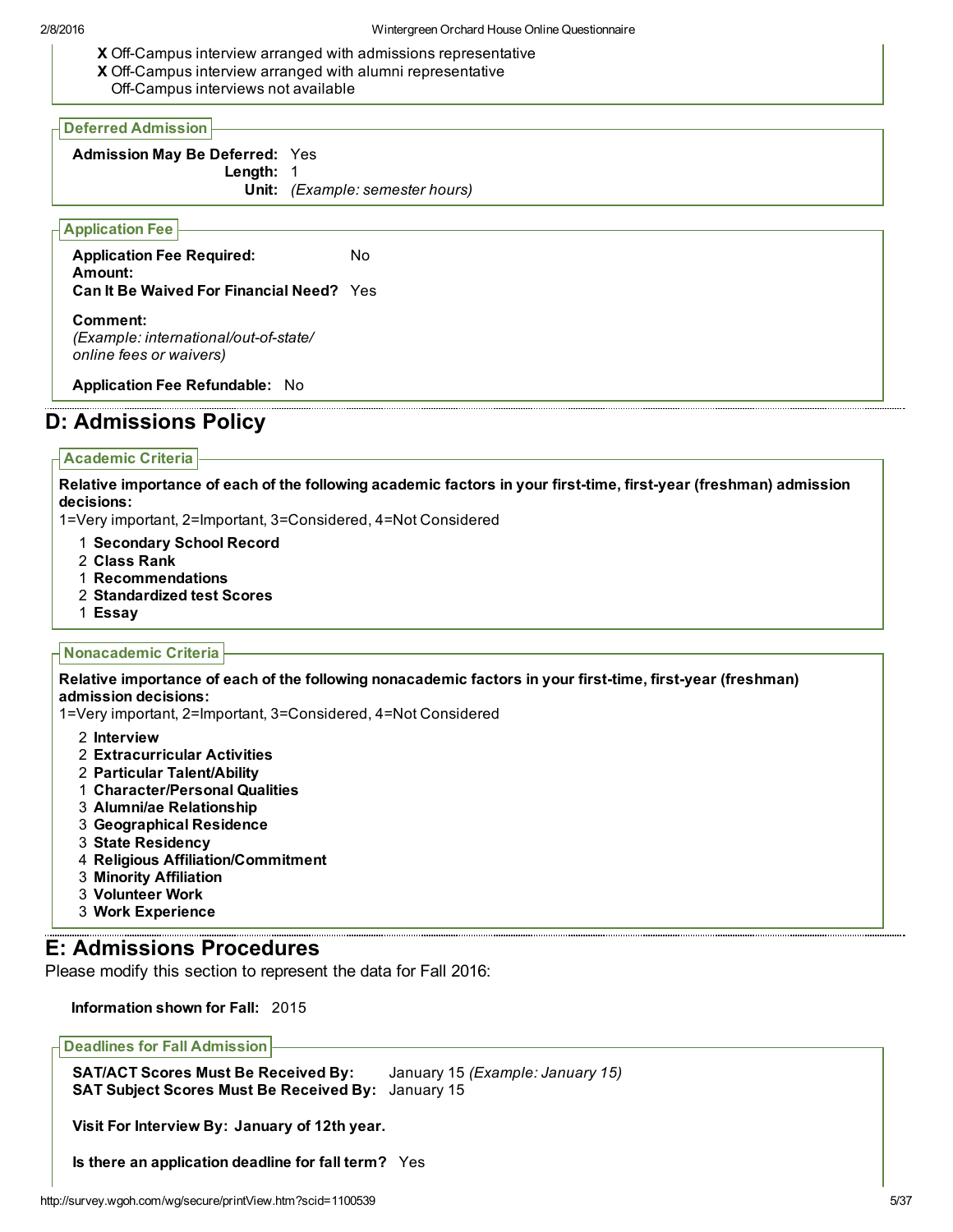## Priority Filing Date: Final Filing Date: January 15

## Application Forms

Common Application Form Accepted: Yes If yes, are supplemental forms required? No

#### Is your school a member of the Common Application Group? Yes

Admission Notification

X By date : April 1 Notification of Admission is sent: (Choose only one) On rolling basis beginning:

**Other** 

## Admission Acceptance

**X** By date : May 1 Applicant must accept offer of admission: (Choose only one) On rolling basis Must reply by May 1 or within the following number of weeks if notified thereafter: **Other** 

#### Tuition Deposit

Tuition Deposit Amount: \$350.00 Tuition Deposit is: Nonrefundable Refund deadline date: Other Policy:

## Room Deposit

Room Deposit Amount: Room Deposit is: Unknown Refund deadline date: Other Policy:

First-time, first-year students accepted in terms other than fall: No Percentage who enter in terms other than fall: %

Admission process is need-blind: No

## F: Special Programs

Please modify this section to represent the data for Fall 2015:

Information shown for Fall: 2015

#### Early Decision Program

School has Early Decision program: Yes

Number of Early Decision applications submitted for 2015-2016 academic year: 428 Number of Early Decision applications accepted for 20152016 academic year: 250

First or only early decision closing date for fall entry: November 15 Other early decision closing date: January 15

Early Action Program

School has nonbinding Early Action program: No

Early Action closing date for fall entry: n/a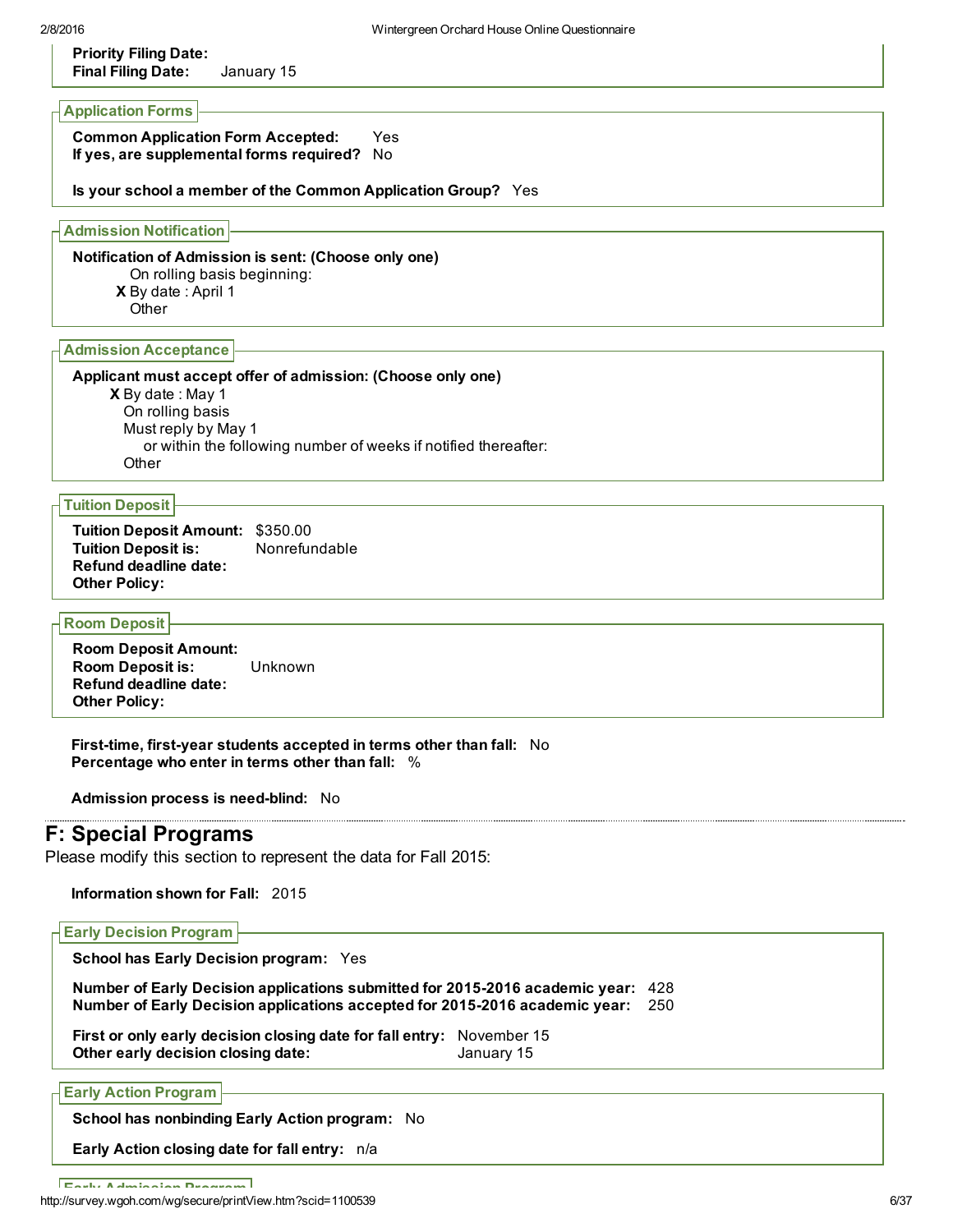**Early Admission Program** 

School has Concurrent Enrollment/Early Admission Program for high school students: Yes

## G: Transfer Applicants

Please modify this section to represent the data for Fall 2015:

Information shown for Fall: 2015

#### Transfer Applicants

Transfer Applicants are Accepted: Yes

Number of Transfer Applicants Received for Fall 2015: 129 Number of Transfer Applicants Offered for Fall 2015: 41 Number of Transfer Applicants Enrolled for Fall 2015: 13

Indicate terms transfers may enroll: X Fall

X Spring **Winter** 

Summer

An applicant must have a minimum number of credits completed to apply as a transfer applicant? No

**Minimum Number:**<br>Units:

*(Example: semester hours)* 

#### Transfer Student Requirements/Recommendations

#### Indicate all items required of transfer students for admission:

1=Required of All, 2=Recommended of All, 3=Recommended of Some, 4=Required of Some, 5=Not Required/Recommended

1 High school transcript

- 1 College transcript(s)
- 1 Essay or personal statement
- 2 Interview
- 1 Standardized test scores
- 1 Statement of good standing from prior institution(s)

#### GPA Requirements

Minimum High School GPA required of transfer applicants on 4.0 scale: Minimum College GPA required of transfer applicants on 4.0 scale:

#### Transfer Application Priority Dates

Fall: April 1 Winter: Spring: November 15 Summer:

#### Transfer Application Closing Dates

Fall: April 1 Winter: Spring: November 15 Summer:

Transfer Notification Dates

#### Notification of admission of transfer applicants is sent

| Fall:                         | May 15     |
|-------------------------------|------------|
| Winter:<br>Spring:<br>Summer: | December 1 |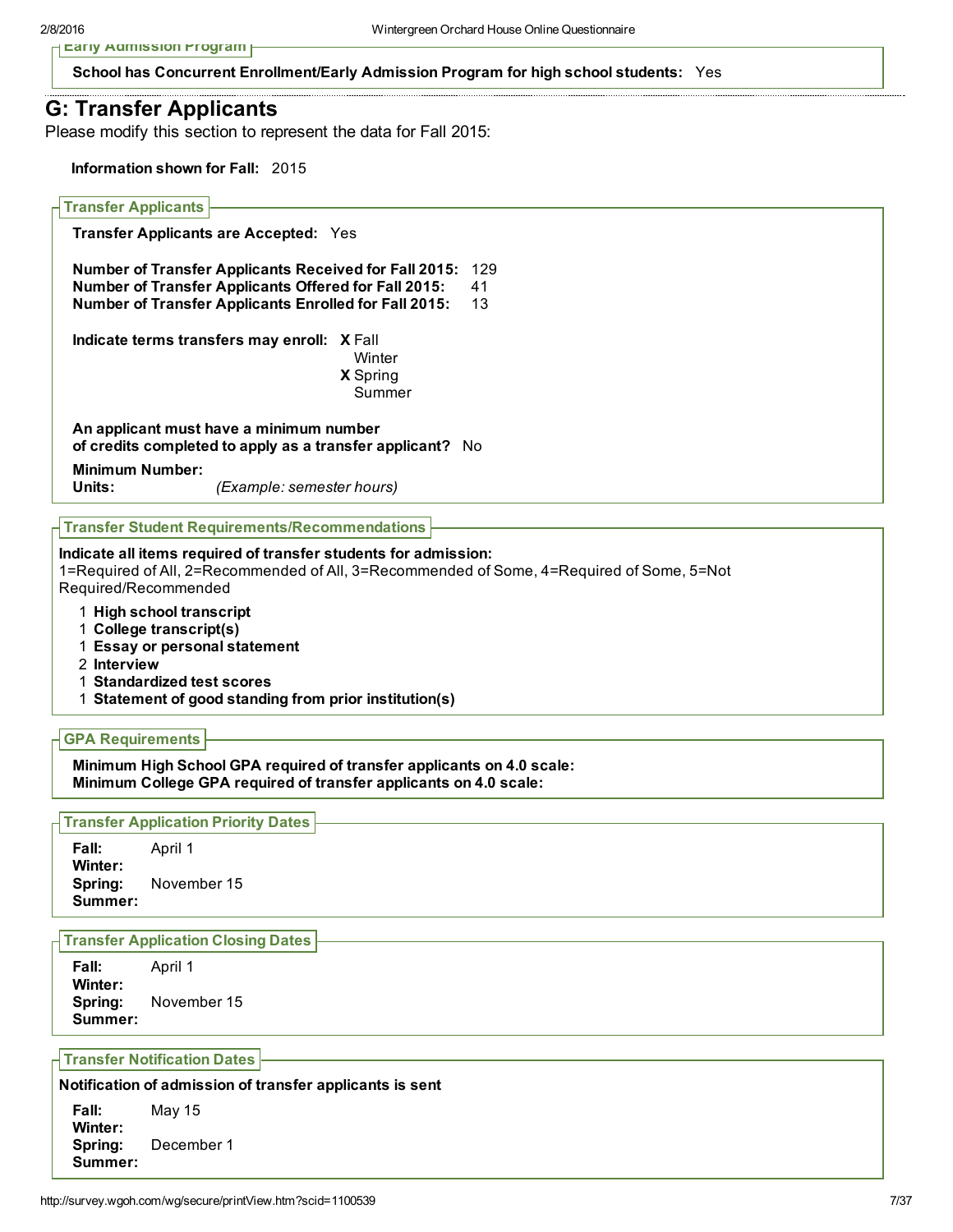Transfer Acceptance Dates

Transfer students must accept offer of admission by

Fall: June 1 Winter: Spring: December 15 Summer:

Lowest course letter grade that may be transferred for credit: C *(Example: C)*

#### Maximum Credits Transferred

Maximum number of credits that may be transferred for credit:

From two-year: 32 unit: semester hours *(Example: semester hours)* From four-year: 32 unit: semester hours *(Example: semester hours)* Comments:

|  |  |  | Minimum Credits Must Complete  - |  |
|--|--|--|----------------------------------|--|
|--|--|--|----------------------------------|--|

Minimum number of credits transfers must complete at school:

For Associate: unit: *(Example: semester hours)* For Bachelor's: 8 unit: semester hours *(Example: semester hours)* Comments:

#### Percent of all new students who were transfers into all class levels for Fall 2015: 2 %

Describe Other/Unique Transfer Policies

Transfer students must submit recommendation from previous college.

## H: Placement Options

#### CEEB Advanced Placement Test

Check options offered for CEEB Advanced Placement test: Credit and/or placement

Credit/placement offered for CEEB scores of: 4 or better

Specify any restrictions of CEEB Advanced Placement options: scores of 3 may be considered.

#### Other Programs And Options

- Check option offered for CLEP general exams: Neither
- Check option offered for CLEP subject exams: Neither
- Check option offered for Regents College Exams (RCE): Neither
- Check option offered for home school portfolio: Neither
- Check option offered for DANTES exams: Neither

Check option offered for school's own challenge exams: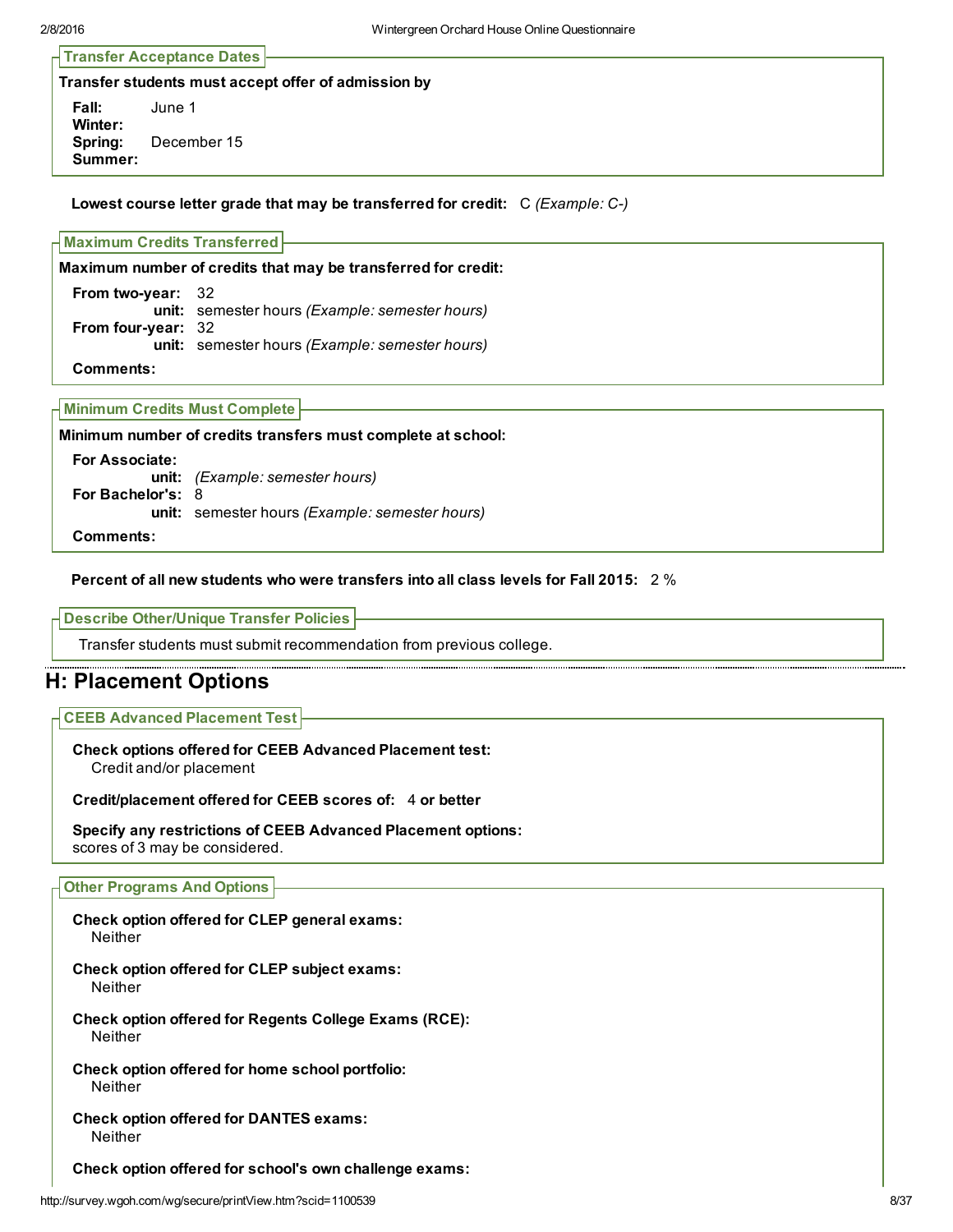Placement

Check option offered for relevant military experience: Neither

Check option offered for relevant life experience: **Neither** 

Check option offered for International Baccalaureate: Credit and/or placement

Describe programs other than the above and options available:

## J: Freshman Enrollment

Please modify this section to represent the data for Fall 2015:

Information shown for Fall: 2015

Freshman is defined as first-time, first-year, degree-seeking student. Include early decision, early action, and students who began studies during the summer. Do not include transfer applicants.

| <b>Freshmen Enrollment</b>                                                                                                                                                                               |                       |
|----------------------------------------------------------------------------------------------------------------------------------------------------------------------------------------------------------|-----------------------|
| Number of completed freshman applications received for Fall 2015:<br>Number of freshman applicants offered admission for Fall 2015:<br>Number of freshman applicants offered who enrolled for Fall 2015: | 7,076<br>1,703<br>492 |
| Size of Freshman Class:<br>(Include formerly deferred students, freshman transfers,<br>continuing freshmen, as well as those counted in number<br>of freshman applicants offered who enrolled above)     | 492                   |
| <b>Percentage of freshmen from public schools:</b> 51 %                                                                                                                                                  |                       |
| Number of secondary schools represented in the freshman class that began in Fall 2015: 411<br>Percentage of freshmen from out-of-state. Exclude nonresident aliens: 81 %                                 |                       |
|                                                                                                                                                                                                          |                       |
| <b>Waiting List</b>                                                                                                                                                                                      |                       |
| <b>School has waiting list policy: Yes</b>                                                                                                                                                               |                       |
| If yes, answer the following questions for Fall 2015:                                                                                                                                                    |                       |
| Number of qualified applicants placed on waiting list:<br>Number accepting a place on waiting list:                                                                                                      | 2.876<br>998          |

## K: Secondary School Class Rank

Please modify this section to represent the data for Fall 2015:

Number of wait-listed students admitted: 17

Information shown for Fall: 2015

Freshman is defined as first-time, first-year degree-seeking student. Report information for those students from whom you collect secondary school class rank information.

Class Ranks

|              | High school class rank of enrolled freshmen who reported class rank for Fall 2015. |
|--------------|------------------------------------------------------------------------------------|
| Top tenth:   | 61 %                                                                               |
| Top quarter: | 84 %                                                                               |

Top half: 97 % Bottom half: 3 % Bottom quarter: 0 %

Percentage of freshmen who submitted class rank: 27 %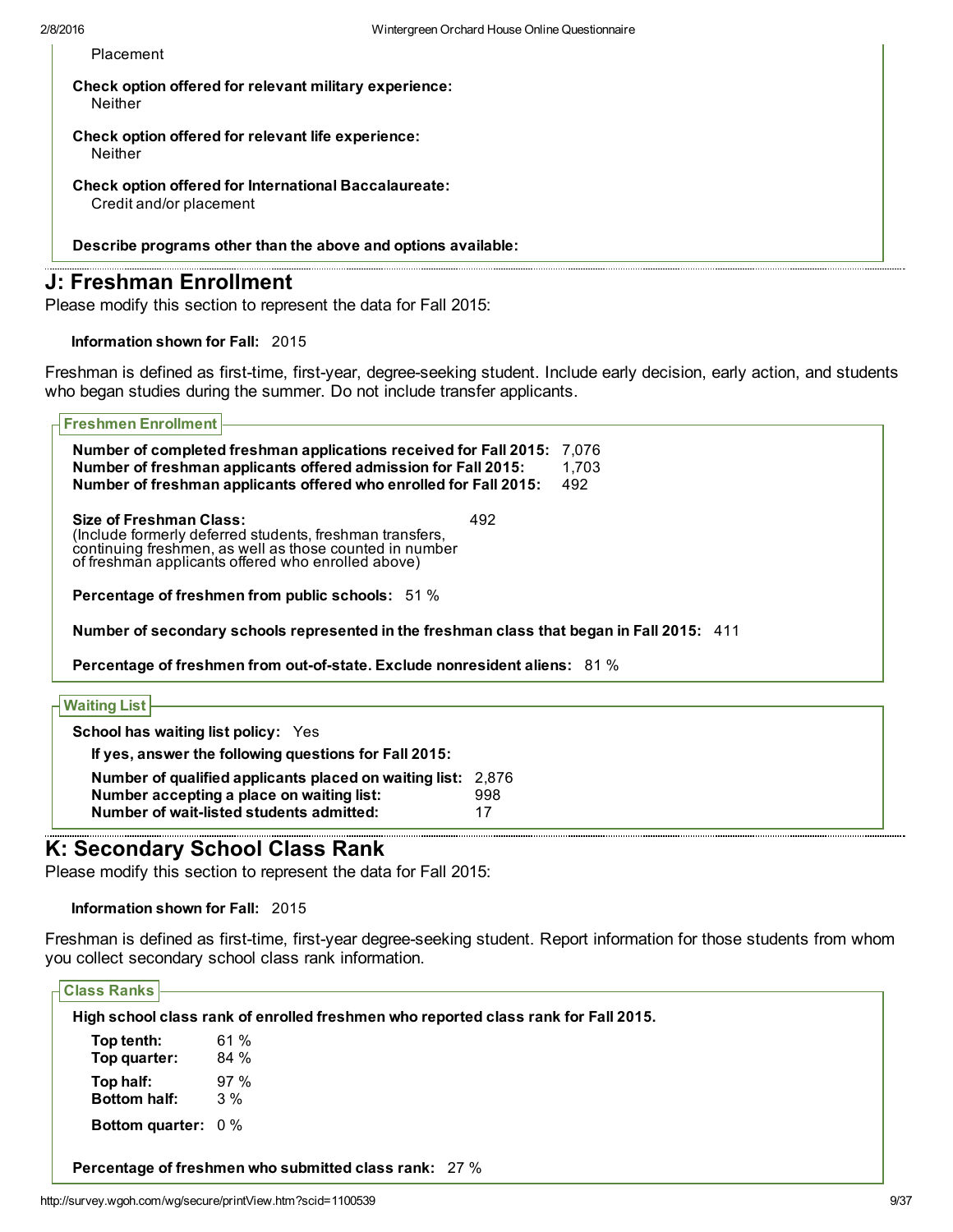**GPA** 

Average high school GPA (on a 4.0 scale) of current freshman class who submitted high school GPA: 3.98

Percentage of freshmen who submitted GPA: 90 %

High school GPAs (on a 4.0 scale) of enrolled freshmen who reported GPA for Fall 2015.

| Percent who had GPA of 3.75 or higher:             | 68 %  |
|----------------------------------------------------|-------|
| Percent who had GPA between 3.50 and 3.74: $-15\%$ |       |
| Percent who had GPA between 3.25 and 3.49: $12\%$  |       |
| Percent who had GPA between 3.00 and 3.24: $3\%$   |       |
| Percent who had GPA between 2.50 and 2.99: 1%      |       |
| Percent who had GPA between 2.00 and 2.49: $-0\%$  |       |
| Percent who had GPA between 1.00 and 1.99:         | . በ % |
| Percent who had GPA below 1.00:                    | በ %   |
|                                                    |       |

# L: Test Scores

Please modify this section to represent the data for Fall 2015:

#### Information shown for Fall: 2015

Freshman is defined as first-time, first-year degree-seeking student. Include students who began studies during the summer, international/nonresident alien students, and students admitted under special arrangements. Do not include partial test scores (i.e., mathematics scores but not critical reading for a category of students) or combine other standardized test results such as TOEFL.

|                                                  |                         |       | Percentage of freshman students enrolled in Fall 2015 who submitted standardized test scores.              |  |
|--------------------------------------------------|-------------------------|-------|------------------------------------------------------------------------------------------------------------|--|
| <b>SAT Reasoning: 59 %</b><br>ACT:               | 55 %                    |       |                                                                                                            |  |
|                                                  |                         |       |                                                                                                            |  |
| <b>SAT Reasoning</b>                             |                         |       | If percentages not available, which was taken by the majority of freshman students?                        |  |
| <b>SAT Reasoning Scores of Freshman Students</b> |                         |       |                                                                                                            |  |
|                                                  |                         |       | Scores of freshman students enrolled in Fall 2015 who submitted SAT Reasoning scores.                      |  |
| <b>Score Range</b>                               | <b>Critical Reading</b> | Math  | Writing                                                                                                    |  |
| 700-800                                          | 40 %                    | 23 %  | 40 %                                                                                                       |  |
| 600-699                                          | 44 %                    | 58 %  | 43 %                                                                                                       |  |
| 500-599                                          | 15 %                    | 18 %  | 16 %                                                                                                       |  |
| 400-499                                          | 1%                      | 1%    | 1%                                                                                                         |  |
| 300-399                                          | $0\%$                   | $0\%$ | $0\%$                                                                                                      |  |
| 200-299                                          | $0\%$                   | $0\%$ | 0%                                                                                                         |  |
|                                                  |                         |       | <b>Check Total</b>                                                                                         |  |
|                                                  |                         |       |                                                                                                            |  |
| <b>SAT Reasoning:</b>                            |                         |       | Range of middle 50% (25th-75th percentile) scores of freshman students enrolled in Fall 2015 who submitted |  |
| <b>Critical Reading:</b>                         | 630<br>$\blacksquare$   | 730   |                                                                                                            |  |
| Math:                                            | 610<br>$\sim$           | 690   |                                                                                                            |  |
| Writing:                                         | 620<br>$\sim$           | 720   |                                                                                                            |  |
| Combined:                                        |                         |       |                                                                                                            |  |
| <b>Average SAT Reasoning:</b>                    |                         |       |                                                                                                            |  |
| <b>Critical Reading: 675</b>                     |                         |       |                                                                                                            |  |
| Math:                                            | 648                     |       |                                                                                                            |  |
| Writing:                                         | 670                     |       |                                                                                                            |  |

Score Range English Math Composite 3036 75 % 36 % 66 %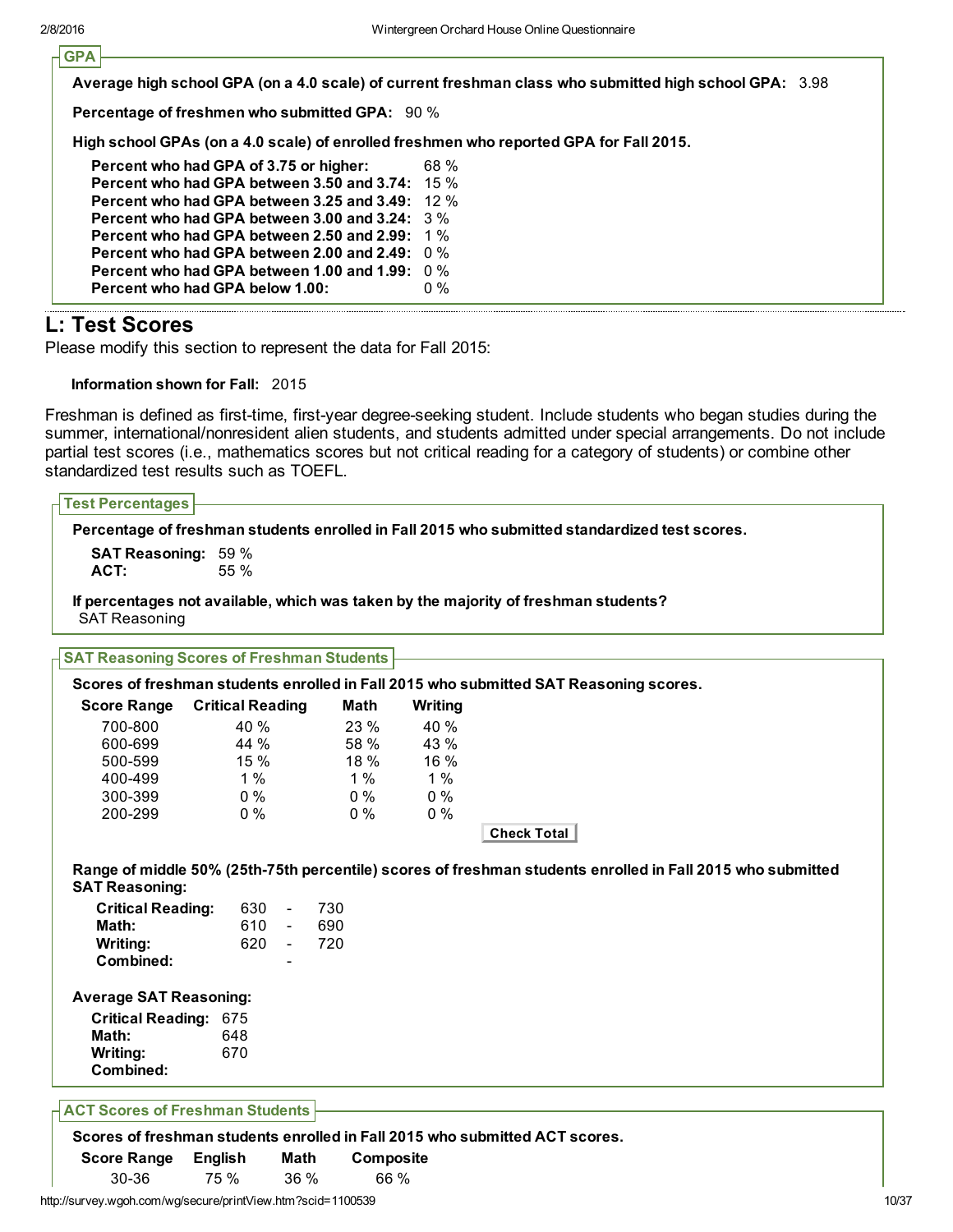| 2/8/2016                                           |                                             |                                     |                                       | Wintergreen Orchard House Online Questionnaire                                                             |
|----------------------------------------------------|---------------------------------------------|-------------------------------------|---------------------------------------|------------------------------------------------------------------------------------------------------------|
| 24-29<br>18-23<br>$12 - 17$<br>$6 - 11$<br>Below 6 | 21 %<br>4 %<br>$0\%$<br>$0\%$<br>$0\%$      | 55 %<br>8 %<br>1%<br>$0\%$<br>$0\%$ | 31 %<br>3%<br>$0\%$<br>$0\%$<br>$0\%$ | <b>Check Total</b>                                                                                         |
| ACT:                                               |                                             |                                     |                                       | Range of middle 50% (25th-75th percentile) scores of freshman students enrolled in Fall 2015 who submitted |
| English:<br>Math:<br>Writing:<br>Composite:        | 30<br>$\sim$<br>$26 -$<br>8<br>28<br>$\sim$ | 34<br>31<br>10<br>$\sim 100$<br>32  |                                       |                                                                                                            |
|                                                    |                                             |                                     |                                       |                                                                                                            |

## M: Student Body Characteristics

Please modify this section to represent the data for Fall 2015:

Information shown for Fall: 2015

Percentage of full-time undergraduates from out-of-state. Exclude nonresident aliens: 19 %

| $\overline{\phantom{a}}$ Foreign Schools Only $\overline{\phantom{a}}$ |      |
|------------------------------------------------------------------------|------|
| Percentage of full-time undergraduates from the U.S.:                  | $\%$ |
| Percentage of full-time undergraduates from your country:              | $\%$ |
| Percentage of full-time undergraduates from other countries: %         |      |

#### Average age of full-time, degree-seeking undergraduate students: 20

Enrollment by Racial/Ethnic Category

Please use numbers only, not percentages. Complete third column only if data for first two columns are unavailable.

| <b>Breakdowns</b>                                                   | First-<br>year | Degree-<br><b>Seeking</b><br>Undergraduate | Undergraduate |
|---------------------------------------------------------------------|----------------|--------------------------------------------|---------------|
| <b>Nonresident aliens:</b>                                          | 20             | 77                                         |               |
| Hispanic/Latino:                                                    | 38             | 114                                        |               |
| <b>Black or African American, non-Hispanic/Latino:</b>              | 22             | 68                                         |               |
| White, non-Hispanic/Latino:                                         | 355            | 1.240                                      |               |
| American Indian or Alaska Native, non-Hispanic/Latino:              | 0              | 6                                          |               |
| Asian, non-Hispanic/Latino:                                         | 20             | 72                                         |               |
| Native Hawaiian or other Pacific Islander, non-<br>Hispanic/Latino: | 0              | 0                                          |               |
| Two or more races, non-Hispanic/Latino:                             | 24             | 74                                         |               |
| Race and/or ethnicity unknown:                                      | 13             | 47                                         |               |
| Total:                                                              | 492            | 1,698                                      | 0             |
|                                                                     |                | <b>Calc Totals</b>                         |               |

#### Class Size

In the table below, please use the definition for Class Section to report information about the size of class sections offered.

29 Students: 87 10-19 Students: 199 2029 Students: 112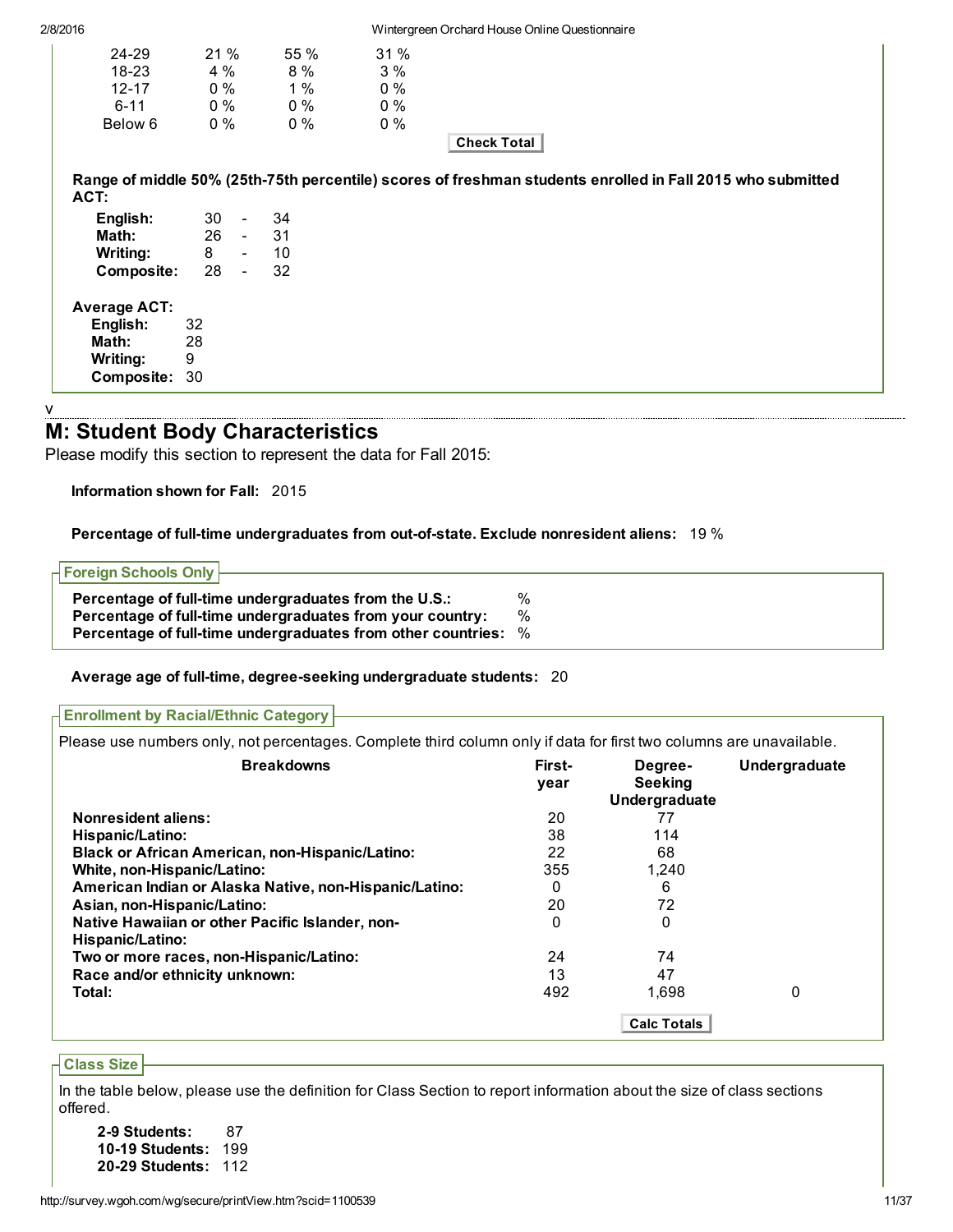| 30-39 Students:       | 15  |       |
|-----------------------|-----|-------|
| 40-49 Students:       | 5   |       |
| 50-99 Students:       | 2   |       |
| 100+ Students:        | 1   |       |
| <b>Total Classes:</b> | 421 | Total |

## N: Programs/Services for Learning Disabled Students

Please modify this section to represent the data for Fall 2015:

## Information shown for Fall: 2015

According to the National Joint Committee on Learning Disabilities, learning disabilities is a "general term that refers to a heterogenous group of disorders manifested by significant difficulties in the acquisition and use of listening, speaking, reading, writing, reasoning, or mathematical abilities." A learning disability is presumably due to central nervous system dysfunction, and is not primarily due to other handicapping conditions, environmental, or cultural influences. It is not a form of mental retardation, or an emotional disorder.

```
LD Program
```
## According to the above definition, institution accepts learning disabled (LD) students: Yes

Check one: Support services but no program

If specific program, list program name:

*(Example: Learning Disabled Student Center)*

LD Program Limitations

LD program limited to specific number: No If yes, specify number:

LD program limited to specific percentage: No If yes, specify percent: %

## LD Program Applications

Figures should specifically reflect LD program applications, not general admissions applications from LD students.

Number of completed self-identified LD applications received for the 2015-2016 academic year: Number of self-identified LD applicants offered admission for the 2015-2016 academic year: Number of self-identified LD applicants offered admission who enrolled for the 2015-2016 academic year:

Total number of undergraduate students in LD program or receiving services for the 2015-2016 academic year:

LD Program Requirements

X Diagnostic tests Requirements same for LD students: Yes OR-Check all that apply: Critical Reading: Math: Combined: ACT English: Math: Composite: Required Child Study Team report required if student is classified **Other** Personal interview: Recommended Essay required: Yes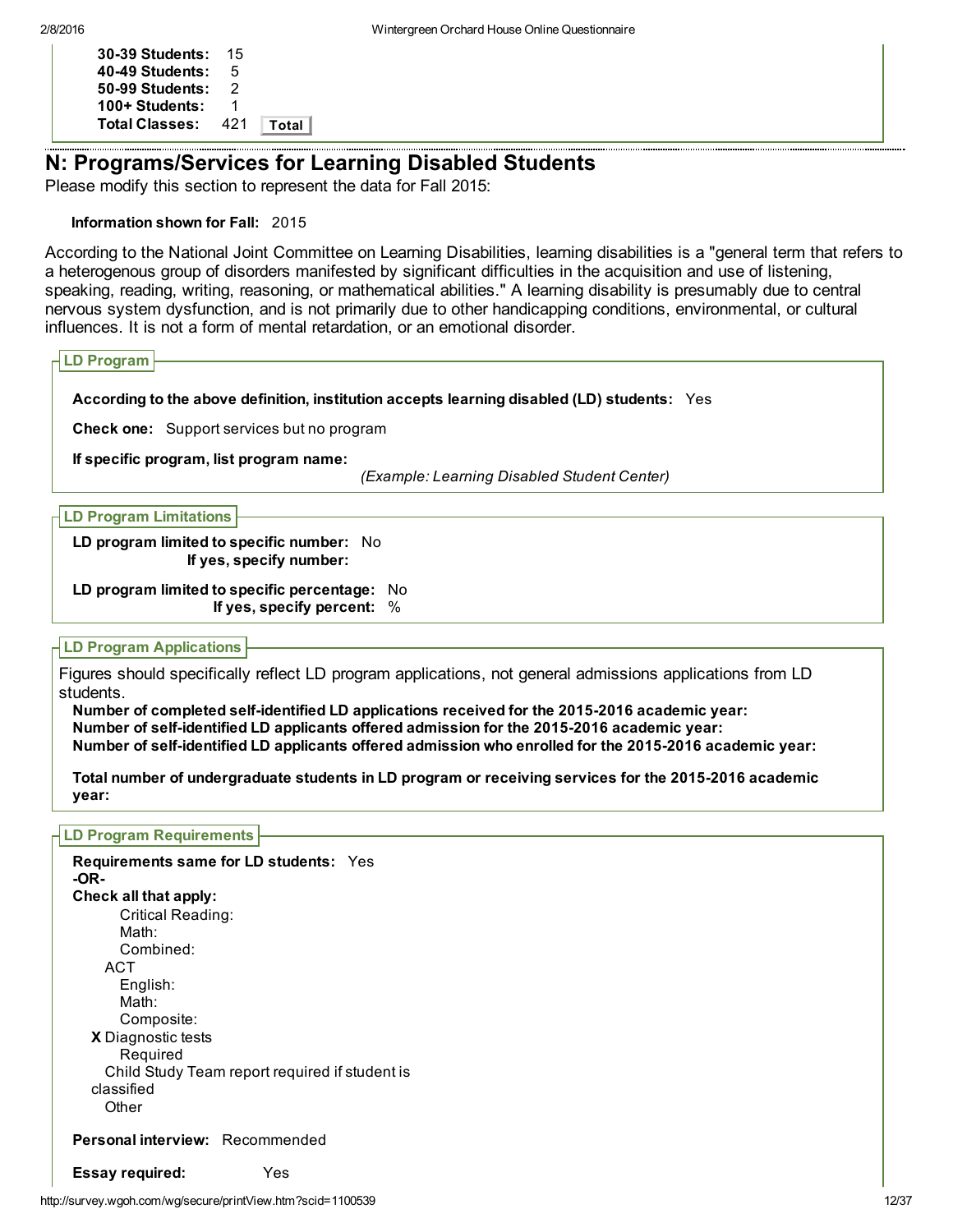| If yes, may it be typed? Yes |
|------------------------------|
|------------------------------|

Untimed standardized tests accepted: Yes<br>GED certification accepted: No GED certification accepted:

Minimum class rank accepted: Minimum letter grade average accepted:

Specify any admissions requirements for LD students that may be waived on individual basis:

## LD Student Services

| Check services available to all LD students                                                             |
|---------------------------------------------------------------------------------------------------------|
| Remedial math                                                                                           |
| <b>Remedial English</b>                                                                                 |
| Remedial reading                                                                                        |
| Other special classes                                                                                   |
| Diagnostic testing                                                                                      |
| X Note taking                                                                                           |
| Oral tests                                                                                              |
| <b>X</b> Readers                                                                                        |
| <b>X</b> Tutors                                                                                         |
| X Other testing accommodations                                                                          |
| X Reading machines                                                                                      |
| X Tape recorders                                                                                        |
| Videotaped classes                                                                                      |
| Untimed tests                                                                                           |
| Special bookstore                                                                                       |
| Learning center                                                                                         |
| X Extended time for tests                                                                               |
| X Early syllabus                                                                                        |
| X Exam on tape or computer                                                                              |
| Substitution of courses                                                                                 |
| Take home exam                                                                                          |
| X Texts on tape                                                                                         |
| X Typist/Scribe                                                                                         |
| X Priority registration                                                                                 |
| X Priority seating                                                                                      |
| Waiver of foreign language degree requirement                                                           |
| Proofreading services                                                                                   |
| Waiver of math degree requirement                                                                       |
| <b>X</b> Other                                                                                          |
| assistive technology, Alphasmarts, equipment loan, computer-based testing, reduced distraction testing. |
| Learning disabled students are tutored: Individually and in small groups                                |
| Credit toward degree is given for remedial courses: No                                                  |
| Partial<br>Term that best describes LD program/services:                                                |
| Lighter course load for LD students: No                                                                 |
| Additional time to complete degree: No                                                                  |
| Are there any additional costs for LD<br>No<br>program/services?                                        |
| Extra cost: 0<br>per:                                                                                   |
|                                                                                                         |
| <b>Staff Persons</b>                                                                                    |

Number of staff persons available to work with LD students:

- Full-time: 1
- Part-time:

 $\overline{\phantom{a}}$  Key Staff Person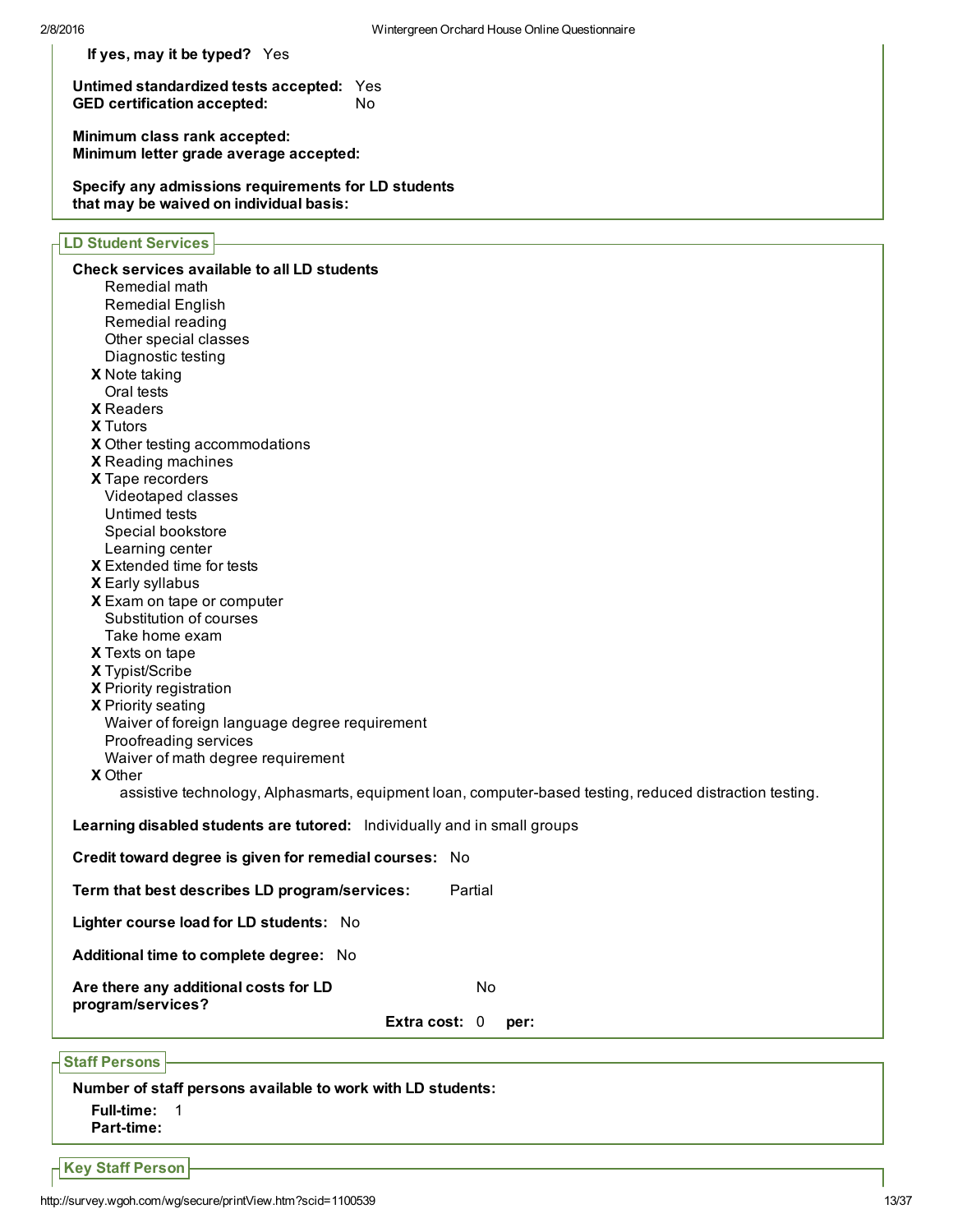Name: Erin Farrell Salva Title: Coordinator of Disability Services

## LD Program Contact

Name: Erin Farrell Salva Title: Coordinator of Disability Services Phone: 740 427-5453 E-mail: salvae@kenyon.edu

## **Comments**

Please comment on any areas not covered above that would describe your LD program or its requirements:

#### Additional LD Program Information

#### Are LD program services available to students who have Yes not self-identified during the application process?

Application closing deadline for LD program: *(Example: January 15)*

Do students complete a separate application for admissions? No

Are students simultaneously accepted to the institution and the LD program? Yes

Does a member of the LD program sit on the admissions committee? No

Are high school math waivers accepted? No

Are high school foreign language waivers accepted? No

Is documentation of a neuropsychological or comprehensive psycho-educational evaluation required for admission to the program?: Yes

#### Select all required tests:

- X Nelson-Denny Reading Test
- X SATA (Scholastic Abilities Test for Adults)
- X Wechsler Adult Intelligence Scale, 4th edition
- X WISCIV (Wechsler Intelligence Scale for Children, 4th edition)
- X Woodcock-Johnson Psycho-educational testing and/or Achievement Tests Other Tests

Testing documentation must be dated within how many months of application? 60

#### LD Services Available For:

- X Freshmen
- X Sophomores
- X Juniors
- X Seniors

#### Counseling services that are offered to LD Students:

| <b>X</b> Academic               | times per academic year |
|---------------------------------|-------------------------|
| <b>X</b> Psychological          | times per academic year |
| <b>X</b> Student Support Groups | times per academic year |
| <b>X</b> Vocational             | times per academic year |

#### Is there an advisor/advocate from the LD program available to student? Yes If yes, how often does the advisor/advocate meet with faculty? times per month

If yes, how often does the advisor/advocate meet with student? times per month

Is individual tutoring available? Yes If yes, how often? Weekly

What is the average size of tutoring groups?

#### Check Tutorial Options:

Individual Group

| Time Management       |   |
|-----------------------|---|
| Organizational Skills | X |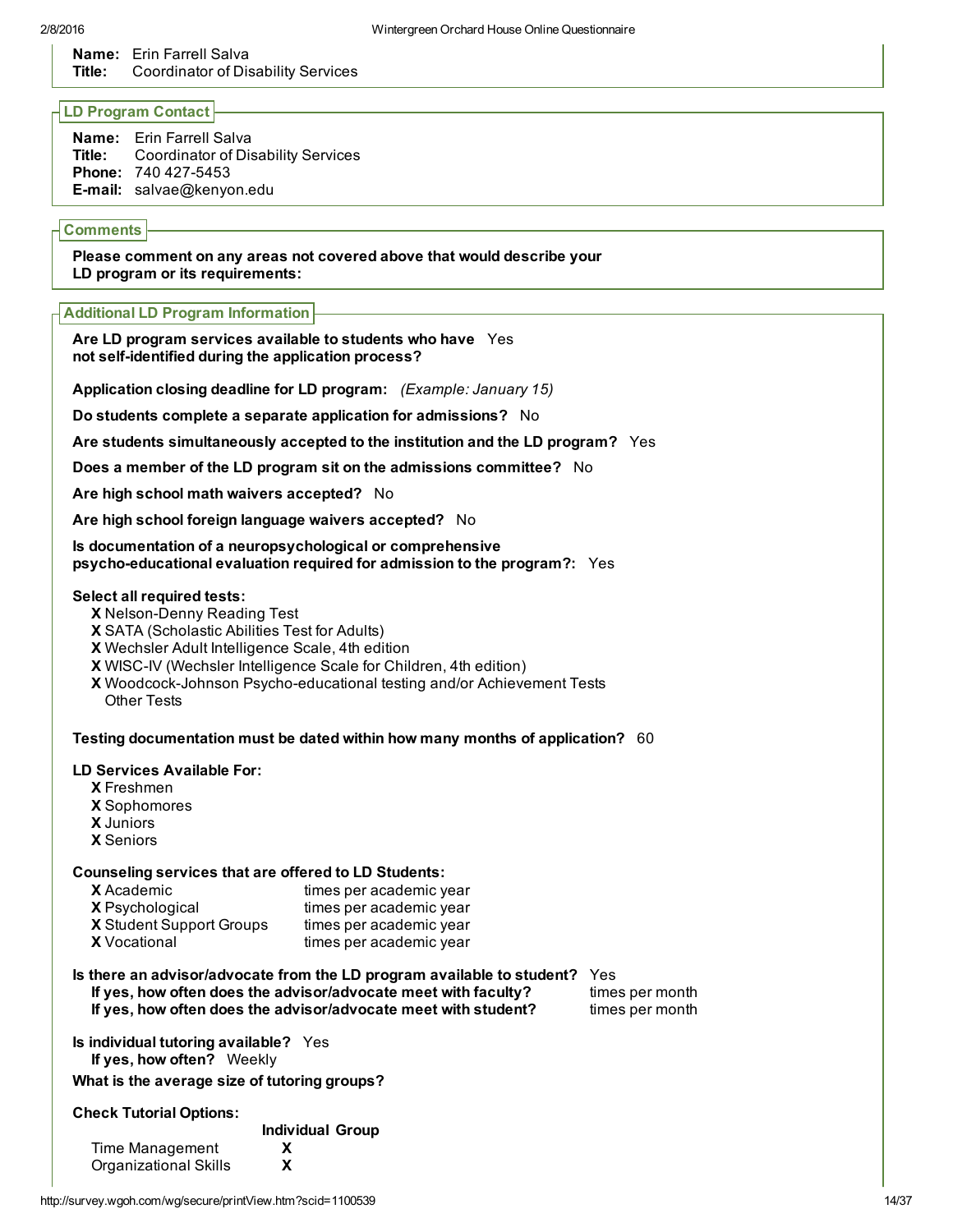| Strategies<br><b>Content Area</b> | x |   |
|-----------------------------------|---|---|
| <b>Writing Labs</b>               |   | x |
| Math Labs                         |   | x |
| <b>Study Skills</b>               | X |   |

Total number of graduate students available to work with LD students: Total number of peer tutors available to work with LD students:

Are single rooms available to students with specific disabilities? Yes If yes, is a medical note required? Yes

## LD Program Mailing Address

| City:<br>State:<br>Zip: | <b>Address:</b> Kenyon College - Student Accessibility and Support Services<br>Gambier<br><b>OH</b><br>43022 |
|-------------------------|--------------------------------------------------------------------------------------------------------------|
| .                       | .<br>                                                                                                        |

URL for LD Program Unit: http://www.kenyon.edu/directories/offices-services/academic-advising/student-accessibilitysupport-services/learning-disabilities

## O: International Applicant Information

Please modify this section to represent the data for Fall 2015:

## Information shown for Fall: 2015

## Test Requirements for International Applicants

Indicate test requirements for undergraduate international applicants whose native language is not English, and specify the minimum score that is acceptable for each. Q=Required, M=Required Of Some, C=Recommended, S=Considered If Submitted, N=Not Used TOEFL only Games Canada Canada Canada Canada Canada Canada Canada Canada Canada Canada Canada Canada Canada Ca MELAB only TOEFL or MELAB Preference: TOEFL Minimum TOEFL score: Paper: 600 Internet: 100 Minimum MELAB score: SAT Reasoning or ACT Q SAT Subject Preference: No Preference Minimum SAT Reasoning: Critical Reading: Math: Combined: Writing: Minimum ACT: English: Math: Composite: Writing: Minimum SAT Subject: If SAT Reasoning/ACT/SAT Subject required, check correct statement: SAT Reasoning/ACT/SAT Subject may replace TOEFL/MELAB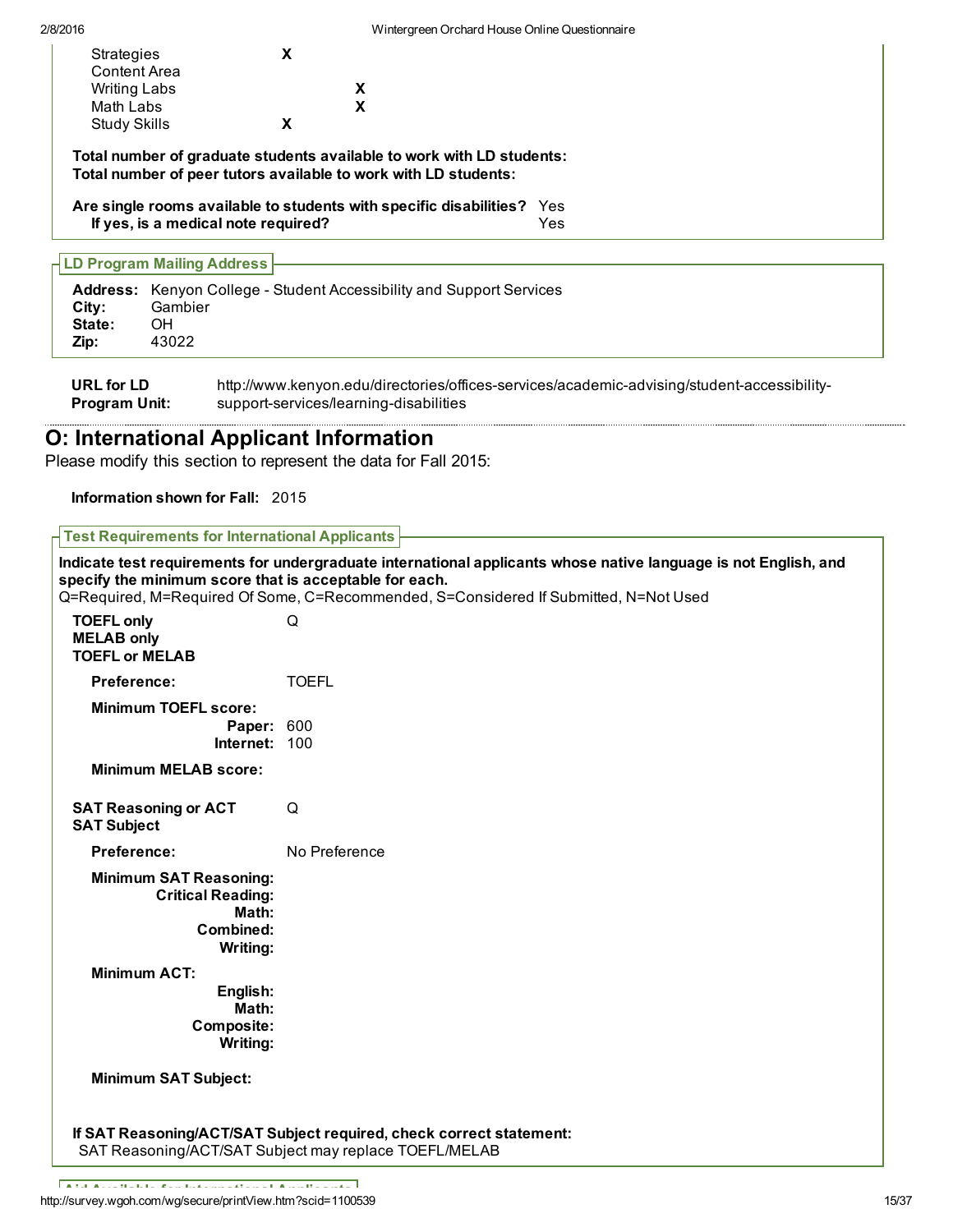| AID AVAIIADIE TOT INTERNATIONAL APPIICANTS                                                                                                                                                                                                                                        |  |  |  |
|-----------------------------------------------------------------------------------------------------------------------------------------------------------------------------------------------------------------------------------------------------------------------------------|--|--|--|
| Does school offer college-administered need-based or non-need-based aid<br>to degree-seeking international nonresident aliens?<br>Yes<br>If yes, number of degree-seeking nonresident aliens who received<br>need-based or non-need-based aid in 2015-2016 academic year:<br>57   |  |  |  |
|                                                                                                                                                                                                                                                                                   |  |  |  |
| <b>Required Forms for International Applicants</b>                                                                                                                                                                                                                                |  |  |  |
| Check all financial aid forms degree-seeking, nonresident alien, first-year financial aid<br>applicants must submit and indicate the appropriate deadline for each form:<br>X Institution's own financial aid form<br>Priority Date:<br>Closing Date: January 15<br>rolling basis |  |  |  |
| <b>CSS/Financial Aid PROFILE</b><br>Priority Date:<br>Closing Date:<br>rolling basis                                                                                                                                                                                              |  |  |  |
| X Foreign Student's Financial Aid Application<br>Priority Date:<br>Closing Date: February 15<br>rolling basis                                                                                                                                                                     |  |  |  |
| X Foreign Student's Certification of Finances<br>Priority Date:<br>Closing Date: February 15<br>rolling basis                                                                                                                                                                     |  |  |  |
| <b>X</b> Other<br>Please Specify: proof of VISA status, PROFILE (Canada or Mexico)<br>Priority Date:<br>Closing Date: February 15<br>rolling basis                                                                                                                                |  |  |  |
| <b>Application Requirements for International Applicants</b>                                                                                                                                                                                                                      |  |  |  |
| Advanced deposit required (in addition to<br>tuition/room deposits required of all students): Yes                                                                                                                                                                                 |  |  |  |
| <b>Preapplication form required:</b><br>No<br>Separate application form required:<br>No                                                                                                                                                                                           |  |  |  |

Application Closing Dates for International Applicants

Fall: January 15 Winter: Spring: Summer:

## Foreign Countries Represented

#### Number of foreign countries represented by degree-seeking undergraduate nonresident aliens for Fall 2015: 41

## List up to six foreign countries most often represented:

| China    |
|----------|
| Canada   |
| Brazil   |
| Pakistan |
| India    |
| Kenya    |
|          |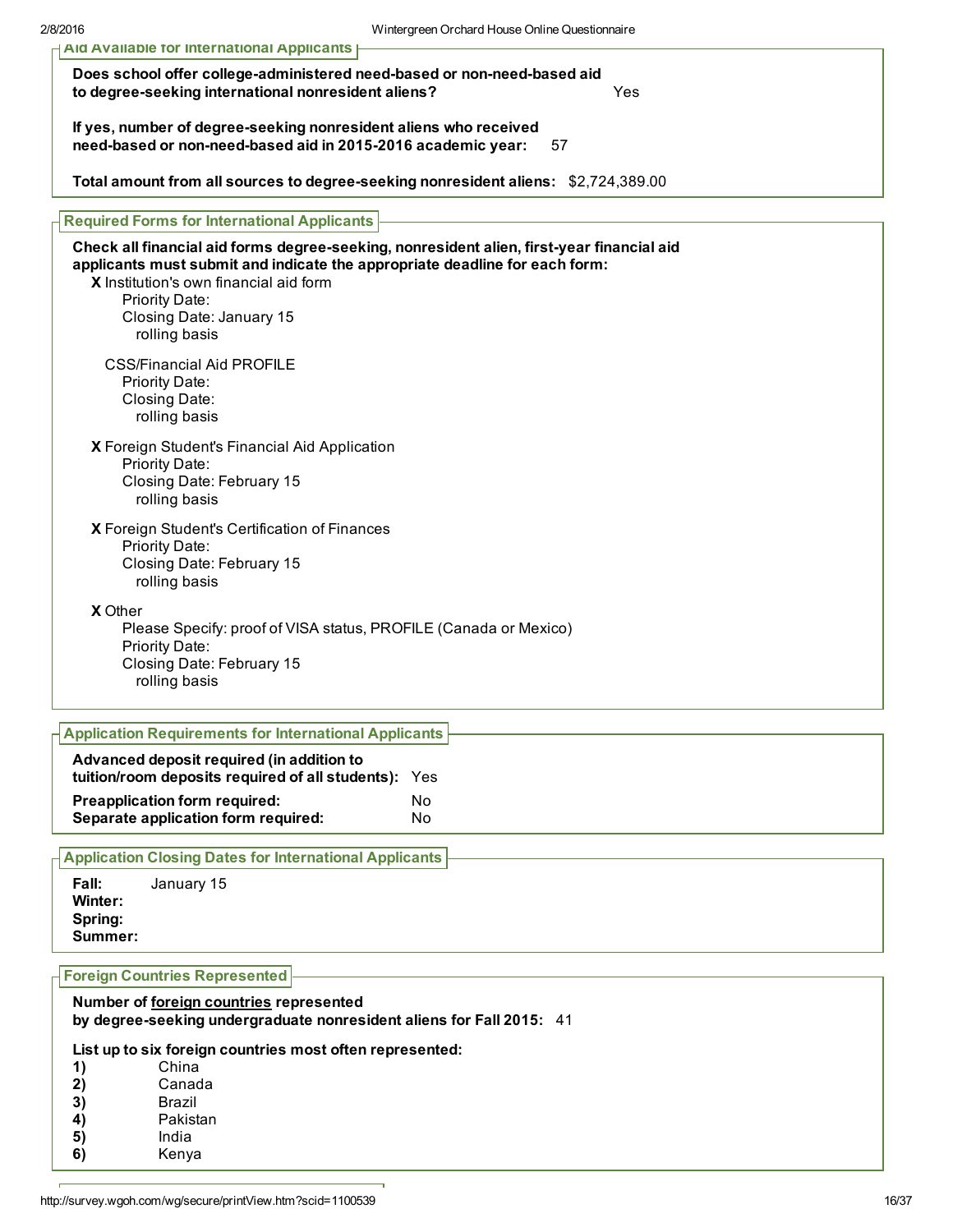#### Special Services for International Applicants

| Check special services offered for international applicants: |  |  |
|--------------------------------------------------------------|--|--|
|--------------------------------------------------------------|--|--|

- English lab
- X Special counselors/advisors
- X Host family program International student center
- ESL program/classes
- X Special orientation
- **Other**

## International Admissions Contact

Name: Marne Ausec Title: Director of the Center for Global Engagement Phone: 740 427-5637 E-mail: ausecm@kenyon.edu

## P: Tuition and Expenses

Please modify this section to represent the data for 2016-2017 academic year:

When will current tuition figures be available? 2/06/2016

Information shown for academic year beginning Fall: 2016

2016-2017 undergraduate tuition, per academic year

| <b>Tuition</b>                                                        |             |  |
|-----------------------------------------------------------------------|-------------|--|
| In-state tuition:<br>\$49,220.00<br>Out-of-state tuition: \$49,220.00 |             |  |
| Check any                                                             |             |  |
| Comprehensive tuition/room/board/fees                                 |             |  |
| In-state tuition based on                                             |             |  |
| per credit hour, hrs/yr                                               |             |  |
| Out-of-state tuition based on                                         |             |  |
| per credit hour, hrs/yr                                               |             |  |
| No tuition for state residents<br>School has no tuition               |             |  |
| Other tuition                                                         |             |  |
|                                                                       |             |  |
| <b>Additional Expenses</b>                                            |             |  |
| <b>Additional required fees:</b>                                      | \$1,980.00  |  |
|                                                                       |             |  |
| <b>Estimate for books and supplies:</b>                               | \$1,900.00  |  |
| Estimate for other academic expenses: \$3,100.00                      |             |  |
| Nature of expenses (ie. personal, transportation)                     |             |  |
| Transportation, personal, books                                       |             |  |
|                                                                       |             |  |
| <b>On-campus Housing, per Academic Year</b>                           |             |  |
|                                                                       |             |  |
| Room:                                                                 | \$5,340.00  |  |
| Board:                                                                | \$6,790.00  |  |
| <b>Combined Room and Board:</b>                                       | \$11,890.00 |  |
| <b>Tuition/Expense Comments</b>                                       |             |  |
| Tuition is estimated: No                                              |             |  |
|                                                                       |             |  |
| Check any                                                             |             |  |
| Tuition includes fees                                                 |             |  |
| Tuition figures are Canadian                                          |             |  |
| No meal plan offered                                                  |             |  |
| Room and board figures are estimates                                  |             |  |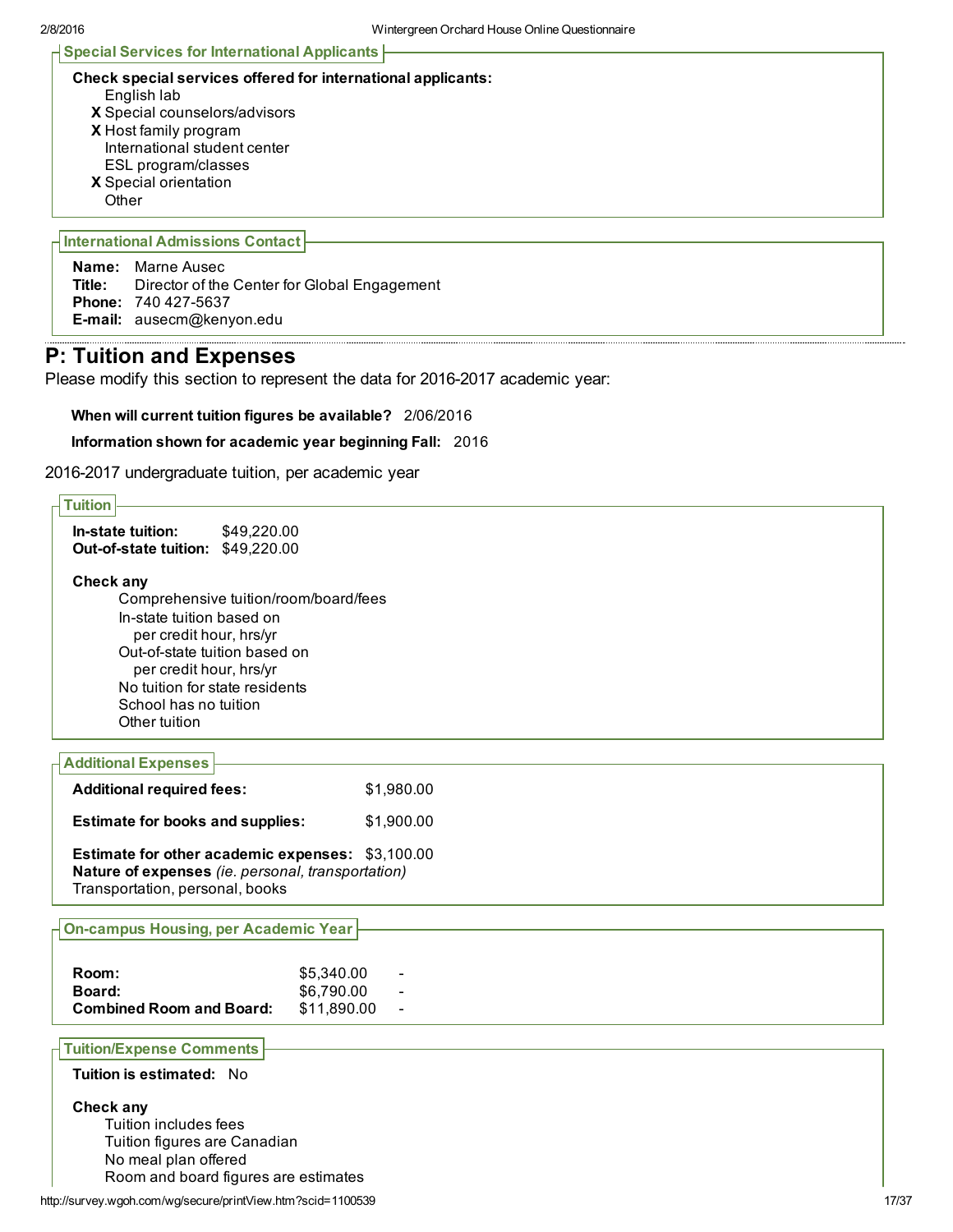Tuition and fees vary by year of study **Other** 

## Q: Financial Aid

Please modify this section to represent the data for 2015-2016 academic year:

When will current financial aid figures be available? 10/15/2015

Information shown for academic year beginning Fall: 2015

Financial aid available to mainland U.S. undergraduates: Yes

Which needs-analysis methodology does your institution use in awarding institutional aid: Both FM and IM

| Check all financial aid forms domestic first-year financial aid applicants must submit<br>and indicate the appropriate deadline for each form for the 2016-2017 academic year:<br><b>X FAFSA</b><br>Priority Date: (Example: January 15)<br>Closing Date: February 15<br>rolling |  |
|----------------------------------------------------------------------------------------------------------------------------------------------------------------------------------------------------------------------------------------------------------------------------------|--|
| Institution's own financial aid form<br>Priority Date: (Example: January 15)<br>Closing Date:<br>rolling                                                                                                                                                                         |  |
| <b>X</b> CSS/Financial Aid PROFILE<br>Priority Date: (Example: January 15)<br>Closing Date: February 15<br>rolling                                                                                                                                                               |  |
| State aid form<br>Priority Date: (Example: January 15)<br>Closing Date:<br>rolling                                                                                                                                                                                               |  |
| X Noncustodial (Divorced/Separated) Parent's Statement<br>Priority Date: (Example: January 15)<br>Closing Date: February 15<br>rolling                                                                                                                                           |  |
| <b>Business/Farm Supplement</b><br>Priority Date: (Example: January 15)<br>Closing Date:<br>rolling                                                                                                                                                                              |  |
| <b>X</b> Other<br>Please Specify: tax forms<br>Priority Date: (Example: January 15)<br>Closing Date: February 15<br>rolling                                                                                                                                                      |  |

#### Financial Aid Notification

- (Choose only one) Notification of awards is on rolling basis
- X Notification begins April 1

Financial Aid

Modify data for students receiving aid for the academic year beginning Fall 2015. Note: Students may be counted in more than one row, and full-time first-year students should also be counted as full-time undergraduates.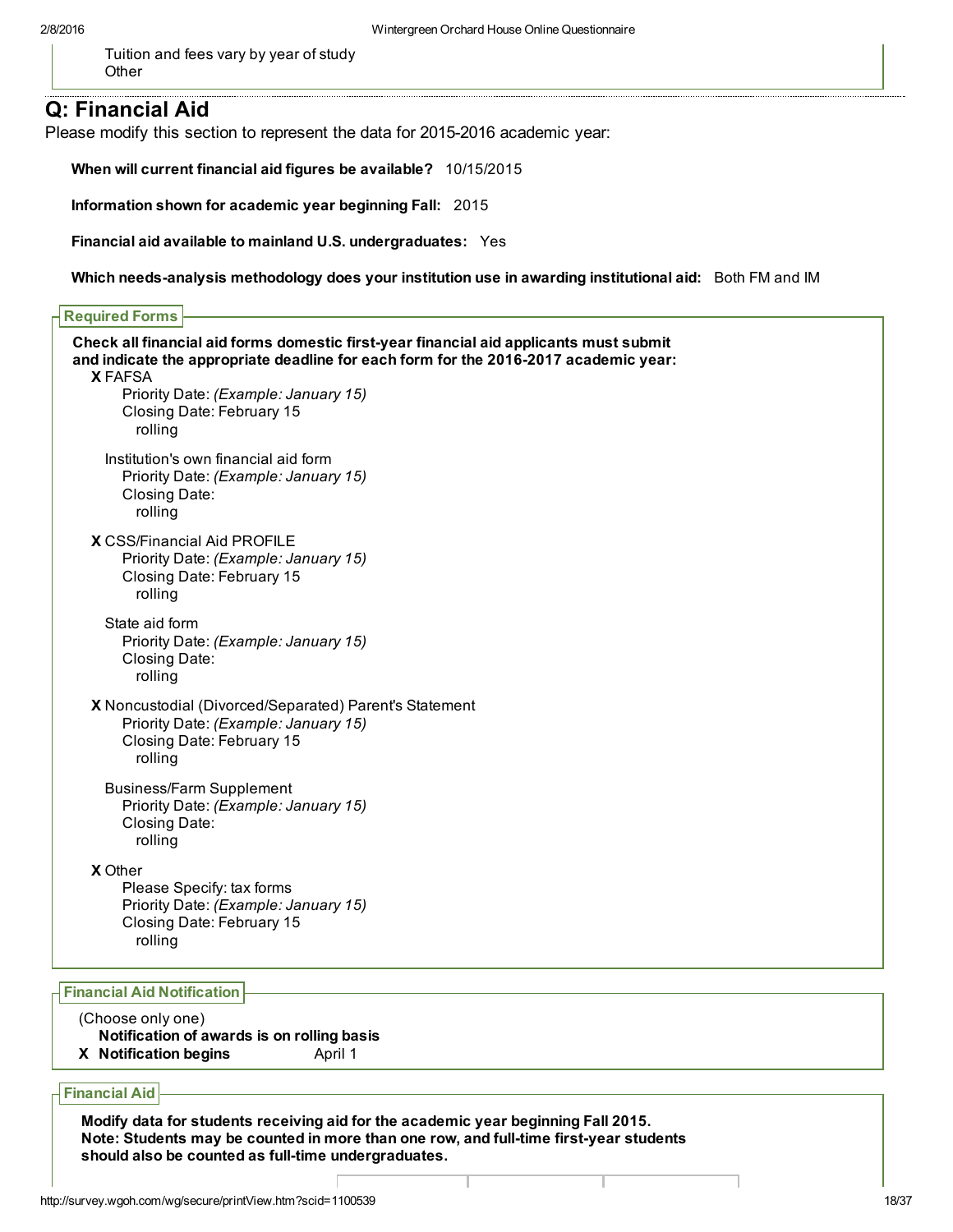#### 2/8/2016 Wintergreen Orchard House Online Questionnaire

|                                                              |                                                                                                                                                                                                                                                     | <b>First-time</b><br>full-time<br>freshmen | <b>Full-time</b><br>undergrad | Part-time<br>undergrad |
|--------------------------------------------------------------|-----------------------------------------------------------------------------------------------------------------------------------------------------------------------------------------------------------------------------------------------------|--------------------------------------------|-------------------------------|------------------------|
| a) Number of degree-seeking<br>undergraduate students.       |                                                                                                                                                                                                                                                     | 492                                        | 1,804                         | 0                      |
|                                                              | b) Number of students in line a) who<br>applied for need-based financial aid.                                                                                                                                                                       | 319                                        | 942                           | 0                      |
| need.                                                        | c) Number of students in line b) who<br>were determined to have financial                                                                                                                                                                           | 224                                        | 778                           | 0                      |
| were awarded financial aid                                   | d) Number of students in line c) who                                                                                                                                                                                                                | 224                                        | 772                           | 0                      |
| scholarship or grant aid.                                    | e) Number of students in line d) who<br>were awarded any need-based                                                                                                                                                                                 | 218                                        | 750                           | 0                      |
| f)<br>help aid.                                              | Number of students in line d) who<br>were awarded any need-based self-                                                                                                                                                                              | 186                                        | 622                           | 0                      |
| scholarship or grant aid.                                    | g) Number of students in line d) who<br>were awarded any non-need-based                                                                                                                                                                             | 59                                         | 128                           | $\pmb{0}$              |
| private alternative loans).                                  | h) Number of students in line d) whose<br>need was fully met (exclude PLUS<br>loans, unsubsidized loans, and                                                                                                                                        | 143                                        | 487                           | 0                      |
| i)<br>replace EFC (PLUS loans,<br>alternative loans).        | On average, the percentage of need<br>that was met of students who were<br>awarded any need-based aid.<br>Exclude any aid that was awarded in<br>excess of need as well as any<br>resources that were awarded to<br>unsubsidized loans, and private | 100 %                                      | 100 %                         | %                      |
| $\vert$ )<br>replace EFC (PLUS loans,<br>alternative loans). | The average financial aid package<br>of those in line d). Exclude any<br>resources that were awarded to<br>unsubsidized loans, and private                                                                                                          | 42,462                                     | 42,699                        | 0                      |

|         | <b>Financial Aid (cont)</b>                                                                                                                |                                            |                               |                               |
|---------|--------------------------------------------------------------------------------------------------------------------------------------------|--------------------------------------------|-------------------------------|-------------------------------|
|         |                                                                                                                                            | <b>First-time</b><br>full-time<br>freshmen | <b>Full-time</b><br>undergrad | <b>Part-time</b><br>undergrad |
| k)      | Average need-based scholarship or<br>grant award of those in line e)                                                                       | 40.319                                     | 39.628                        | 0                             |
| $\vert$ | Average need-based self-help<br>award (excluding PLUS loans,<br>unsubsidized loans, and private<br>alternative loans) of those in line f). | 3,881                                      | 5.212                         | 0                             |
|         | m) Average need-based loan<br>(excluding PLUS loans,<br>unsubsidized loans, and private<br>alternative loans) of those in line f)          | 2,602                                      | 4,006                         | 0                             |

http://survey.wgoh.com/wg/secure/printView.htm?scid=1100539 19/37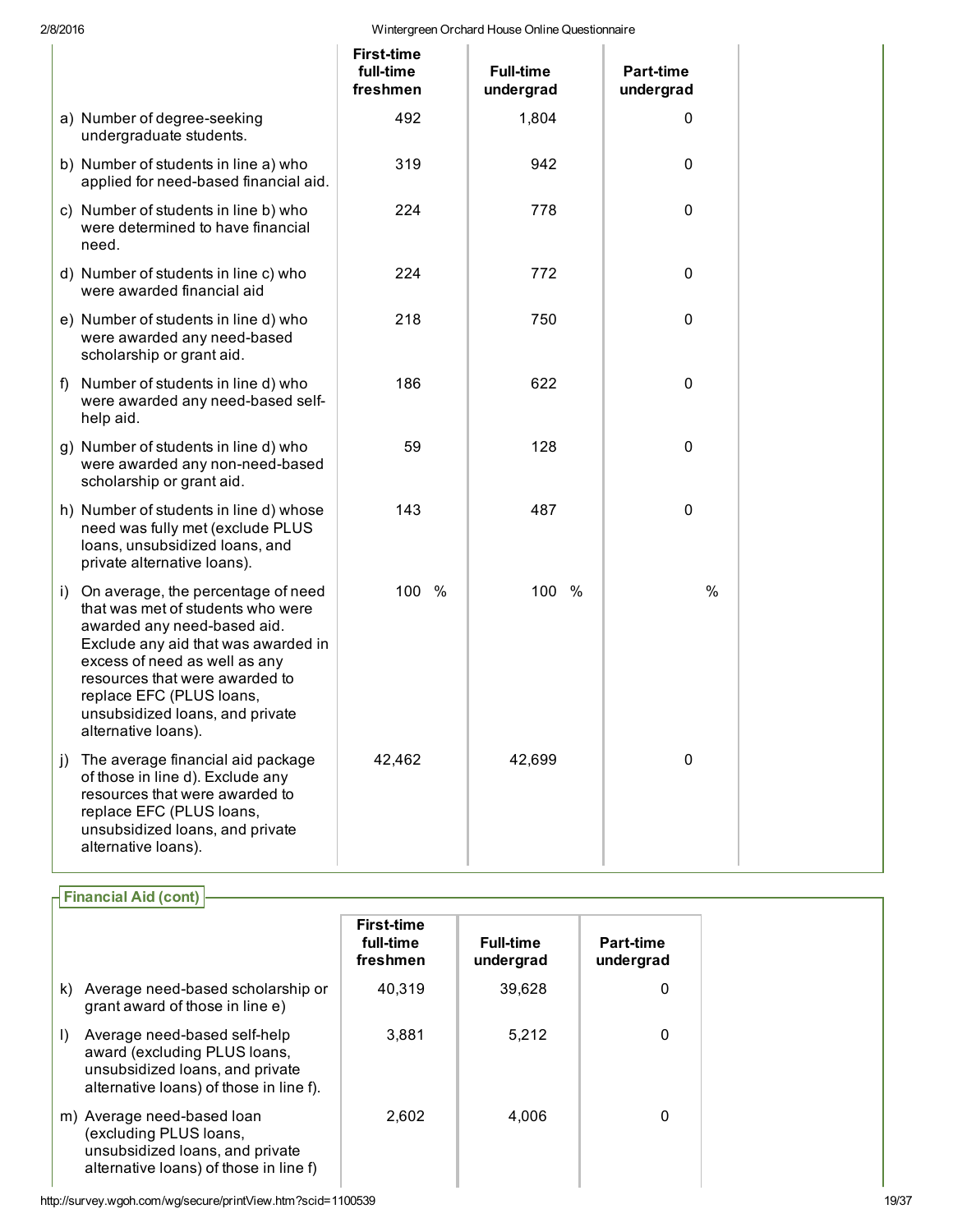| 2/8/2016 |                                                                                                                                                                                                                           |          | Wintergreen Orchard House Online Questionnaire |   |  |
|----------|---------------------------------------------------------------------------------------------------------------------------------------------------------------------------------------------------------------------------|----------|------------------------------------------------|---|--|
|          | who were awarded a need-based<br>loan.                                                                                                                                                                                    |          |                                                |   |  |
| n)       | Number of students in line a) who<br>had no financial need and who were<br>awarded institutional non-need-<br>based scholarship or grant aid<br>(exclude those who were awarded<br>athletic awards and tuition benefits). | 53       | 193                                            | 0 |  |
| O()      | Average dollar amount of<br>institutional non-need-based<br>scholarship or grant aid awarded to<br>students in line n).                                                                                                   | 19,153   | 15,204                                         | 0 |  |
| p)       | Number of students in line a) who<br>were awarded an institutional non-<br>need-based athletic scholarship or<br>grant.                                                                                                   | $\Omega$ | 0                                              | 0 |  |
| q)       | Average dollar amount of<br>institutional non-need-based athletic<br>scholarships and grants awarded to<br>students in line p).                                                                                           | $\Omega$ | 0                                              | 0 |  |
|          |                                                                                                                                                                                                                           |          |                                                |   |  |

## Loan Programs

| Percentage of the 2015 undergraduate class who graduated between July 1, 2014<br>and June 30, 2015 and who borrowed through any loan programs (federal, state,<br>subsidized, unsubsidized, private, etc.; exclude parent loans). Include only students |             |  |
|---------------------------------------------------------------------------------------------------------------------------------------------------------------------------------------------------------------------------------------------------------|-------------|--|
| who borrowed while enrolled at your institution.                                                                                                                                                                                                        | 36 %        |  |
| Average per-undergraduate borrower cumulative principal borrowed of those<br>in previous question. Do not include money borrowed at other institutions.                                                                                                 | \$27,000.00 |  |
| <b>Work-Study Program</b>                                                                                                                                                                                                                               |             |  |

School participates in Federal Work-Study Program: Yes

If yes, percentage of all undergraduates who receive some form of financial aid who participate in work-study. 83 %

## R: Scholarships and Grants

Please modify this section to represent the data for Fall 2015:

## When will current scholarship figures be available? 10/15/2015

Information shown for Fall: 2015

## Available Scholarships/Grants

X Need-based (general) X Federal Pell Grants X SEOG X State scholarships/grants X College/university scholarship/grants (institutional funds) X Private scholarships/grants X Non-need-based (general) X Academic merit scholarships/grants Check types of scholarships/grants available to undergraduate students: Federal Nursing Scholarships United Negro College Fund **Other** State scholarships/grants Creative arts/performance Special achievements/activities Special characteristics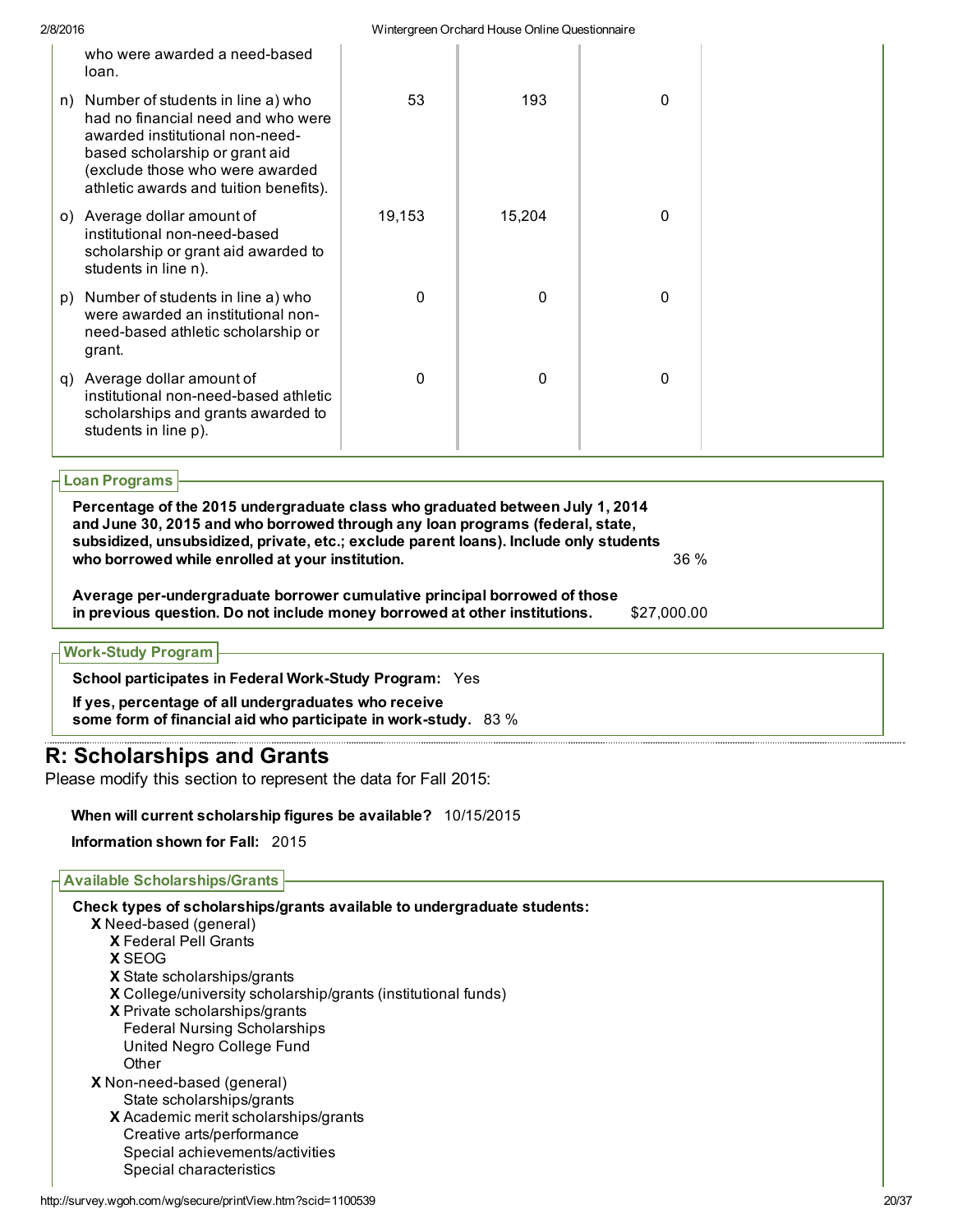- Athletic scholarships
- ROTC scholarships
- X Other scholarship/grant
- music, art, minority scholarships

## **Need-Based Total Dollars**

| <b>Scholarships/Grants</b>       | <b>Total Dollars</b> |
|----------------------------------|----------------------|
| Federal:                         | 871.855              |
| State:                           | 82,557               |
| Institutional:                   | 27,562,537           |
| Other external:                  | 1,204,649            |
| <b>Total Scholarship/Grants:</b> | 29,721,598           |
| <b>Tuition Waivers:</b>          | 563,458              |
| <b>Athletic Awards:</b>          |                      |
|                                  |                      |

## **Non-Need-Based Total Dollars**

| <b>Scholarships/Grants</b>       | <b>Total Dollars</b> |
|----------------------------------|----------------------|
| Federal:                         | 15,841               |
| State:                           | 12,077               |
| Institutional:                   | 3,928,247            |
| Other external:                  | 1,416,271            |
| <b>Total Scholarship/Grants:</b> | 5,372,436            |
| <b>Tuition Waivers:</b>          | 720,962              |
| <b>Athletic Awards:</b>          |                      |

## Additional Questions

Percentage of total need-based & non-need-based awarded to students from out-of-state: %

## Range of individual scholarships/grant packages:

| Undergraduate (UG): | \$1,000.00 | ۰ | \$59,110.00 | <b>X</b> Full Tuition |
|---------------------|------------|---|-------------|-----------------------|
| Freshman (FTF):     | \$1,000.00 | ٠ | \$59,110.00 | <b>X</b> Full Tuition |

# S: Loans

Please modify this section to represent the data for Fall 2015:

When will current loan figures be available? 10/15/2015 Information shown for Fall: 2015

#### Loan Types/Payment Plans

| Check types of loans available to undergraduate students:                                                                                                                                                                                                                                                                                                        |       |
|------------------------------------------------------------------------------------------------------------------------------------------------------------------------------------------------------------------------------------------------------------------------------------------------------------------------------------------------------------------|-------|
| Federal District Student Loan Program (Direct Loan)                                                                                                                                                                                                                                                                                                              |       |
| <b>X</b> Direct Subsidized Stafford Loans                                                                                                                                                                                                                                                                                                                        |       |
| <b>X</b> Direct Unsubsidized Stafford Loans                                                                                                                                                                                                                                                                                                                      |       |
| <b>X</b> Direct PLUS Loans                                                                                                                                                                                                                                                                                                                                       |       |
| <b>X</b> Federal Perkins Loans                                                                                                                                                                                                                                                                                                                                   |       |
| <b>Federal Nursing Loans</b>                                                                                                                                                                                                                                                                                                                                     |       |
| State Loans                                                                                                                                                                                                                                                                                                                                                      |       |
| X College/University Loans                                                                                                                                                                                                                                                                                                                                       |       |
| Other                                                                                                                                                                                                                                                                                                                                                            |       |
| Check the types of payment plans available to undergraduate students:<br>America's Tuition Assistance Corp. (ATAC)<br>Education Plan, Inc.<br><b>Key Education Resources</b><br>Academic Management Services (AMS)<br><b>EFI Fund Management</b><br><b>Tuition Management Systems</b><br>Deferred payment plan<br>Family tuition reduction<br>Guaranteed tuition |       |
| http://survey.wgoh.com/wg/secure/printView.htm?scid=1100539                                                                                                                                                                                                                                                                                                      | 21/37 |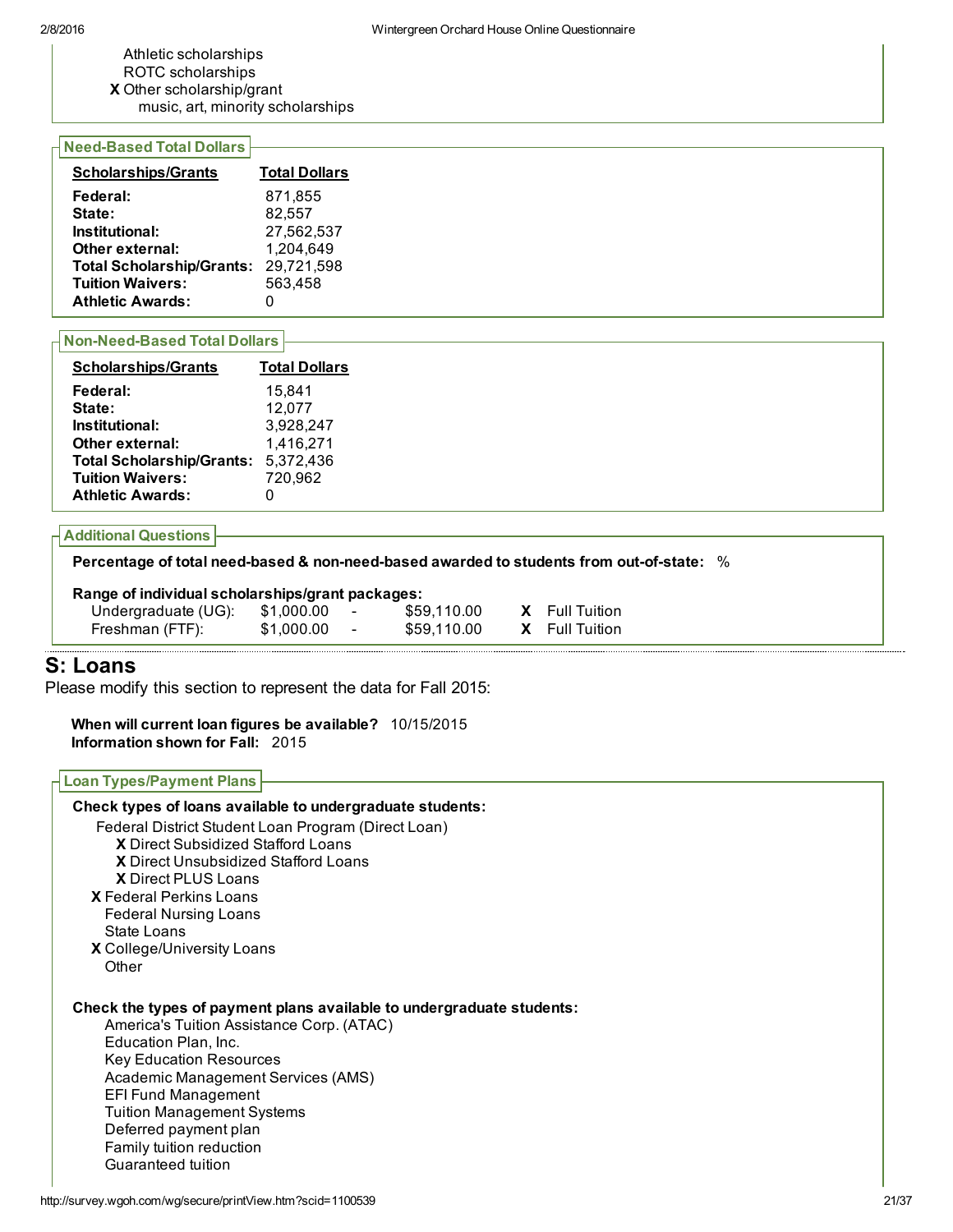School's own payment plan(s)

X Other Higher One Tuition Payment Plan.

#### **Need-Based Total Dollars**

|                                | <b>Total Dollars</b> |
|--------------------------------|----------------------|
| <b>Student loans:</b>          | 2.889.862            |
| <b>Federal Work-Study:</b>     | 344,233              |
| <b>State/Other work-study:</b> | 363,972              |
| <b>TOTAL Self-Help:</b>        | 3,598,067            |
| <b>TOTAL Parents Loans:</b>    | 123,190              |

#### **Non-Need-Based Total Dollars**

|                                | <b>Total Dollars</b> |
|--------------------------------|----------------------|
| <b>Student loans:</b>          | 2.159.582            |
| <b>State/Other work-study:</b> | 210,580              |
| <b>TOTAL Self-Help:</b>        | 2,370,162            |
| <b>TOTAL Parents Loans:</b>    | 1,660,934            |

#### Loan Packages

| <b>Parent Loans packaged to meet need: No</b> |          |                          |            |                     |  |  |  |  |  |
|-----------------------------------------------|----------|--------------------------|------------|---------------------|--|--|--|--|--|
| <b>Range of Individual Loan Packages:</b>     |          |                          |            |                     |  |  |  |  |  |
| Undergraduate (UG):                           | \$500.00 | $\overline{\phantom{a}}$ | \$6,000,00 | <b>Full Tuition</b> |  |  |  |  |  |
| Freshman (FTF):                               | \$500.00 | $\overline{\phantom{0}}$ | \$6,000.00 | <b>Full Tuition</b> |  |  |  |  |  |
|                                               |          |                          |            |                     |  |  |  |  |  |

## T: Student Employment

Please modify this section to represent the data for Fall 2015:

Information shown for Fall: 2015

NOTE: Do not include Work-Study in this section.

#### **Employment**

Institutional employment is available: Yes

For schools located outside the United States only: Undergraduates from the mainland U.S. may work: Neither

Percentage of full-time undergraduates who work on campus during 2015-2016 academic year:  $37\,\%$ 

Average amount undergraduates may expect to earn: \$1,600.00 per: year

Part-time off-campus employment opportunities for undergraduates are: Poor

Freshmen are discouraged from working during first term: No

## U: Accreditation and Faculty

Please modify this section to represent the data for Fall 2015:

#### Information shown for Fall: 2015

## Accreditations

#### X NCACS (North Central Assn. of Colleges and Schools) Check agencies that accredit your undergraduate programs: NEASC (New England Assn. of Schools and Colleges) MSCHE (Middle States Commission on Higher Education) NWCCU (Northwest Comm. on Colleges and Universities)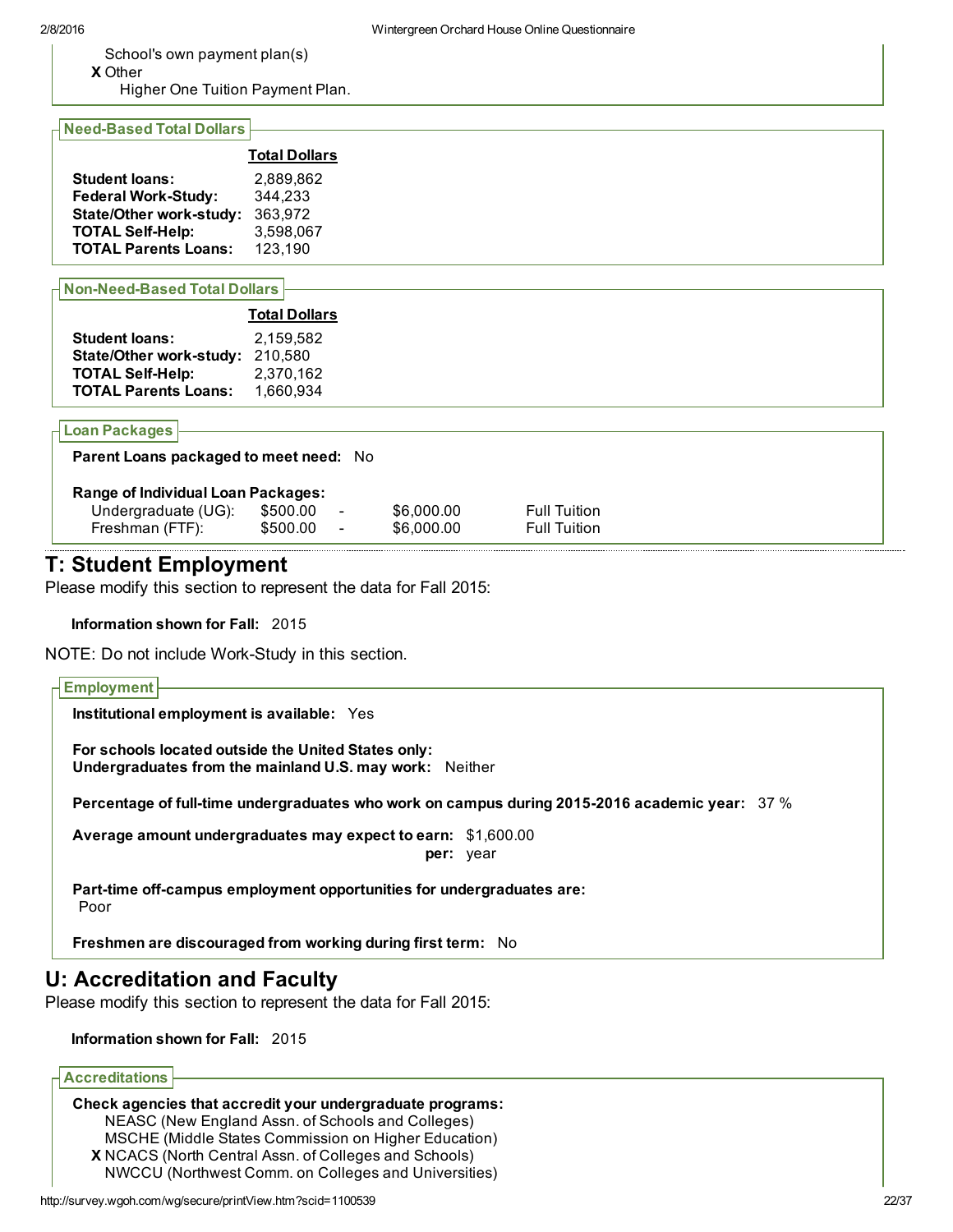SACS (Southern Assn. of Colleges and Schools) WASC (Western Assn. of Schools and Colleges) ACICS (Accrediting Council for Independent Colleges and Schools) ACCSC (Accrediting Commission of Career Schools and Colleges) AUCC (Assn. of Universities and Colleges of Canada) ABHE (Assn. for Biblical Higher Education) AARTS (Assn. of Advanced Rabbinical and Talmudic Schools) TRACS (Transnational Association of Christian Colleges and Schools)

### Professional Accreditations

## School Accredited by

| <b>Faculty</b>                                                                                                                                                                                                     |     |                           |              |  |  |  |  |  |  |
|--------------------------------------------------------------------------------------------------------------------------------------------------------------------------------------------------------------------|-----|---------------------------|--------------|--|--|--|--|--|--|
|                                                                                                                                                                                                                    | Men | Women                     | <b>B</b> oth |  |  |  |  |  |  |
|                                                                                                                                                                                                                    | 86  | 70                        | 156          |  |  |  |  |  |  |
| <b>Full-time Instructional Faculty:</b><br><b>Part-time Instructional Faculty:</b>                                                                                                                                 | 22  | 22                        | 44           |  |  |  |  |  |  |
| <b>Total Instructional Faculty:</b>                                                                                                                                                                                | 108 | 92                        | 200          |  |  |  |  |  |  |
|                                                                                                                                                                                                                    |     |                           |              |  |  |  |  |  |  |
|                                                                                                                                                                                                                    |     | <b>Calc Total/Both</b>    |              |  |  |  |  |  |  |
| 37<br>Number of full-time minority instructional faculty:<br>Number of full-time nonresident aliens (international) instructional faculty: 4<br>Number of full-time instructional faculty whose highest degree is: |     |                           |              |  |  |  |  |  |  |
| 154<br>Doctorate:                                                                                                                                                                                                  |     |                           |              |  |  |  |  |  |  |
| Master's:<br>2                                                                                                                                                                                                     |     |                           |              |  |  |  |  |  |  |
| Bachelor's:<br>0                                                                                                                                                                                                   |     |                           |              |  |  |  |  |  |  |
| $\Omega$<br>Other:                                                                                                                                                                                                 |     |                           |              |  |  |  |  |  |  |
| Totals:                                                                                                                                                                                                            |     | <b>Calc Percent/Total</b> |              |  |  |  |  |  |  |
| (Total must equal total FULL-TIME Instructional Faculty as noted<br>above.)                                                                                                                                        |     |                           |              |  |  |  |  |  |  |
| Percentage of full-time instructional faculty who have terminal degree in their field: 99%                                                                                                                         |     |                           |              |  |  |  |  |  |  |
| FTE Student-FTE Faculty ratio for Fall 2015:<br>10 to 1<br>FTE: Full-Time Equivalent (full time plus 1/3 part time)                                                                                                |     |                           |              |  |  |  |  |  |  |
| <b>Percentage of All Faculty Serving as Advisors: 78 %</b>                                                                                                                                                         |     |                           |              |  |  |  |  |  |  |

# V: Curriculum/Academic Overview

## Modify Majors

For each major category tab (Associate, Bachelor's, Master's, and Doctorate), review the "Majors Offered" list. This is the current listing of all majors that we have listed for your institution.

If there are majors that you offer that are not included in the list, please use the first free form box below to list all additional majors.

If any of the listed majors are no longer offered, please use the second free form box below to indicate that those majors should be removed.

## **Majors - Associate**

## Associate Majors Offered:

None Listed

List any other associate majors offered that are not listed above:

List any associate majors listed above that are not offered:

## Majors - Bachelor's

## Bachelor's Majors Offered:

- American Studies • History
- Anthropology
- Interdisciplinary Studies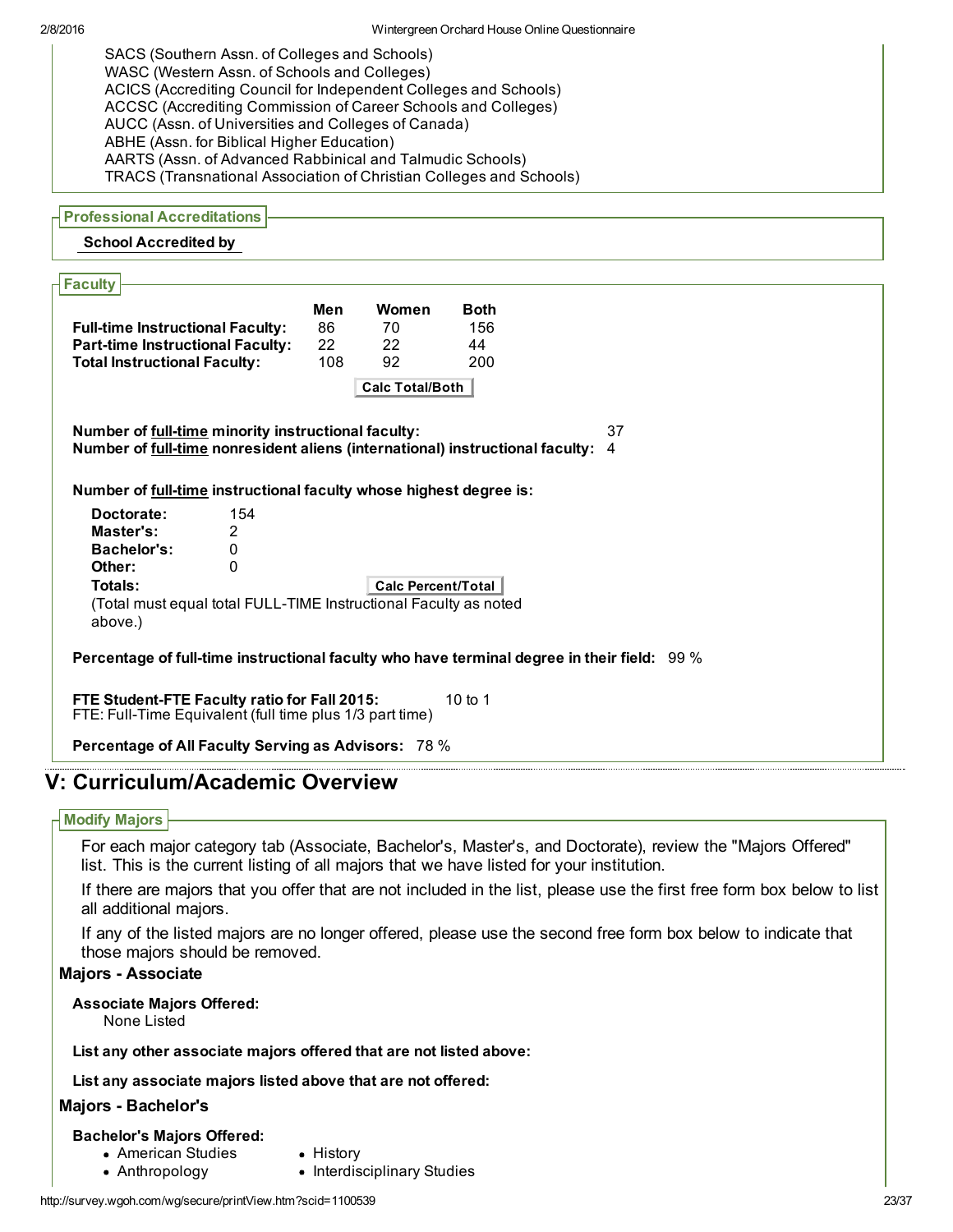- Art
- Art History
- Asian Studies
- Biochemistry
- Biology
- Chemistry
- Classics
- Dance
- Drama
- Economics
- English
- Film Studies
- French
- German
- 2/8/2016 Wintergreen Orchard House Online Questionnaire
	- International Studies
	- Mathematics
	- Modern Languages/Literature
	- Molecular Biology
	- Music
		- Neuroscience
		- Philosophy
		- Physics
		- Political Science
		- Psychology
		- Religious Studies
		- Self-Designed Major
		- Sociology
		- Spanish
		- Women's/Gender Studies

List any other bachelor's majors offered that are not listed above:

List any bachelor's majors listed above that are not offered:

## **Majors - Master's**

Master's Majors Offered: None Listed

List any other master's majors offered that are not listed above:

List any master's majors listed above that are not offered:

## **Majors - Doctorate**

Doctorate Majors Offered:

None Listed

List any other doctorate majors offered that are not listed above:

List any doctorate majors listed above that are not offered:

Note: When reporting majors, please do not list majors in conjunction with a concentration, emphasis, minor, or subject area. Concentrations, etc., may be reported in the next section.

## Modify Degrees

For each degree category tab (Associate, Bachelor's, Master's, Doctorate, and First Professional), review the "Degrees Offered" list. This is the current listing of all degrees that we have listed for your institution.

If there are degrees that you offer that are not included in the list, please use the first free form box below to list all additional degrees needed. Please include the description for any abbreviated degrees.

If any of these degrees are no longer offered, please use the second free form box below to indicate that those degrees should be removed.

## Degrees - Associate

Associate Degrees Offered:

None Listed

List any other associate degrees offered not listed above:

List any associate degrees listed above that are not offered:

## Degrees - Bachelor's

Bachelor's Degrees Offered:

B.A.

List any other bachelor's degrees offered not listed above:

List any bachelor's degrees listed above that are not offered:

Degrees - Master's

Master's Degrees Offered: None Listed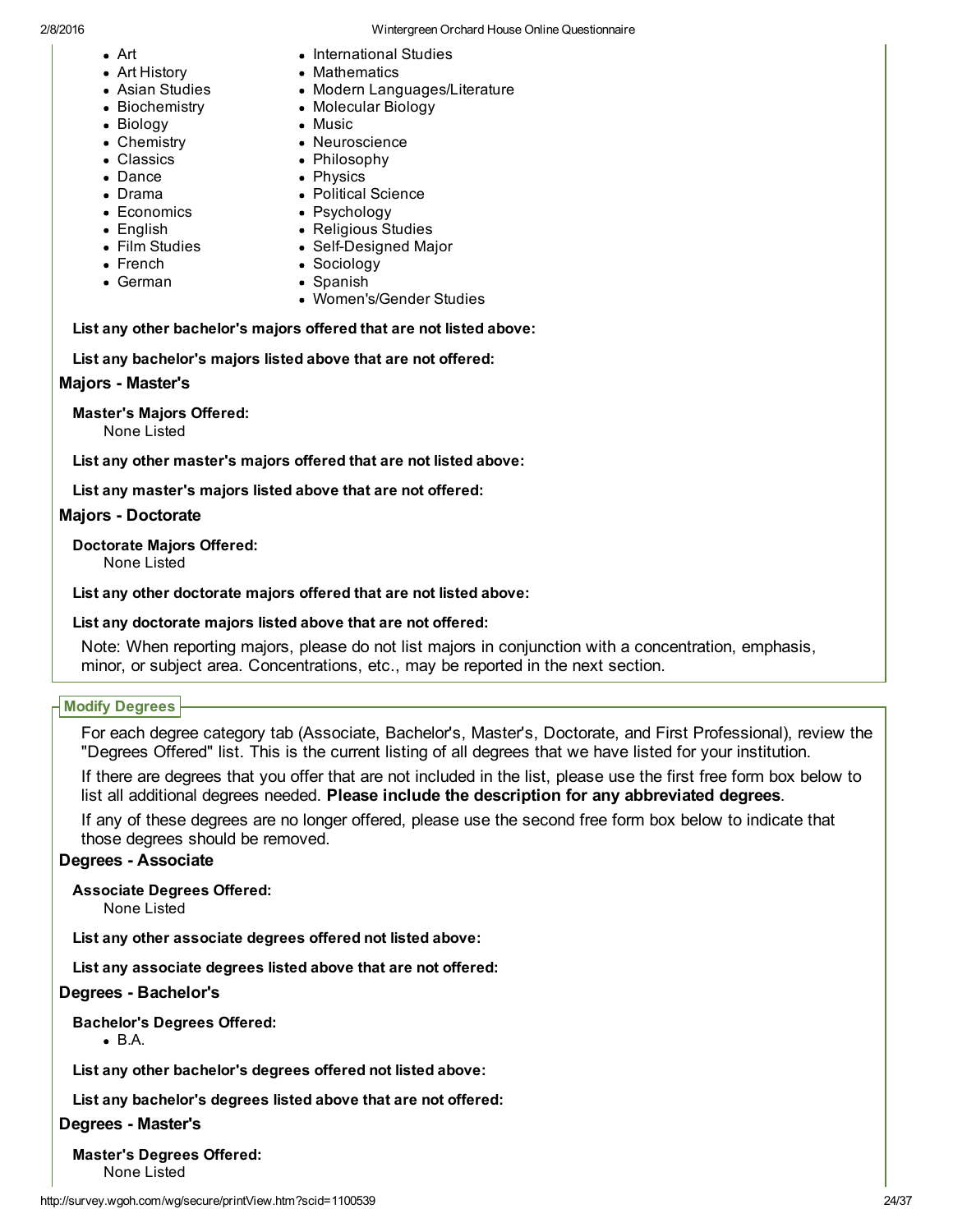List any other master's degrees offered not listed above:

List any master's degrees listed above that are not offered:

## Degrees - Doctorate

Doctorate Degrees Offered: None Listed

List any other doctorate degrees offered not listed above:

List any doctorate degrees listed above that are not offered:

## Degrees - First Professional

First Professional Degrees Offered: None Listed

List any other first professional degrees offered not listed above:

List any first professional degrees listed above that are not offered:

#### Minors / Misc Programs

#### List minors and other miscellaneous programs offered for undergraduates:

Minors offered in anthropology, art, art history, astronomy, biology, chemistry, classics, dance, English, history, mathematics, modern languages/literature, music, philosophy, physics, religious studies, statistics. Concentrations offered in Africa/Diaspora studies, American studies, Asian studies, comparative world literature, environmental studies, Islamic studies, Latino/a studies, law/society, and scientific computing. Integrated program in humane studies, public policy, and women's/gender studies.

Check one: Minor is not required for graduation

### General Education Requirements

### General education/core curriculum is required: No

Physical Education Requirements

Physical education is required for graduation: No

#### PE Requirement:

unit: *(Example: semester hours)*

## Religion Requirements

## Religion/theology is required for graduation: No

## Religion Requirement:

unit: *(Example: semester hours)*

## Programs Offered

#### Check programs offered:

- X Self-designed majors
- X Double majors
- Dual degrees
- X Independent study
- X Accelerated study
- X Honors program
- X Phi Beta Kappa
- X Pass/fail grading option Internships Weekend College Distance Learning External degree program Certificate programs

#### Cooperative education programs offered: No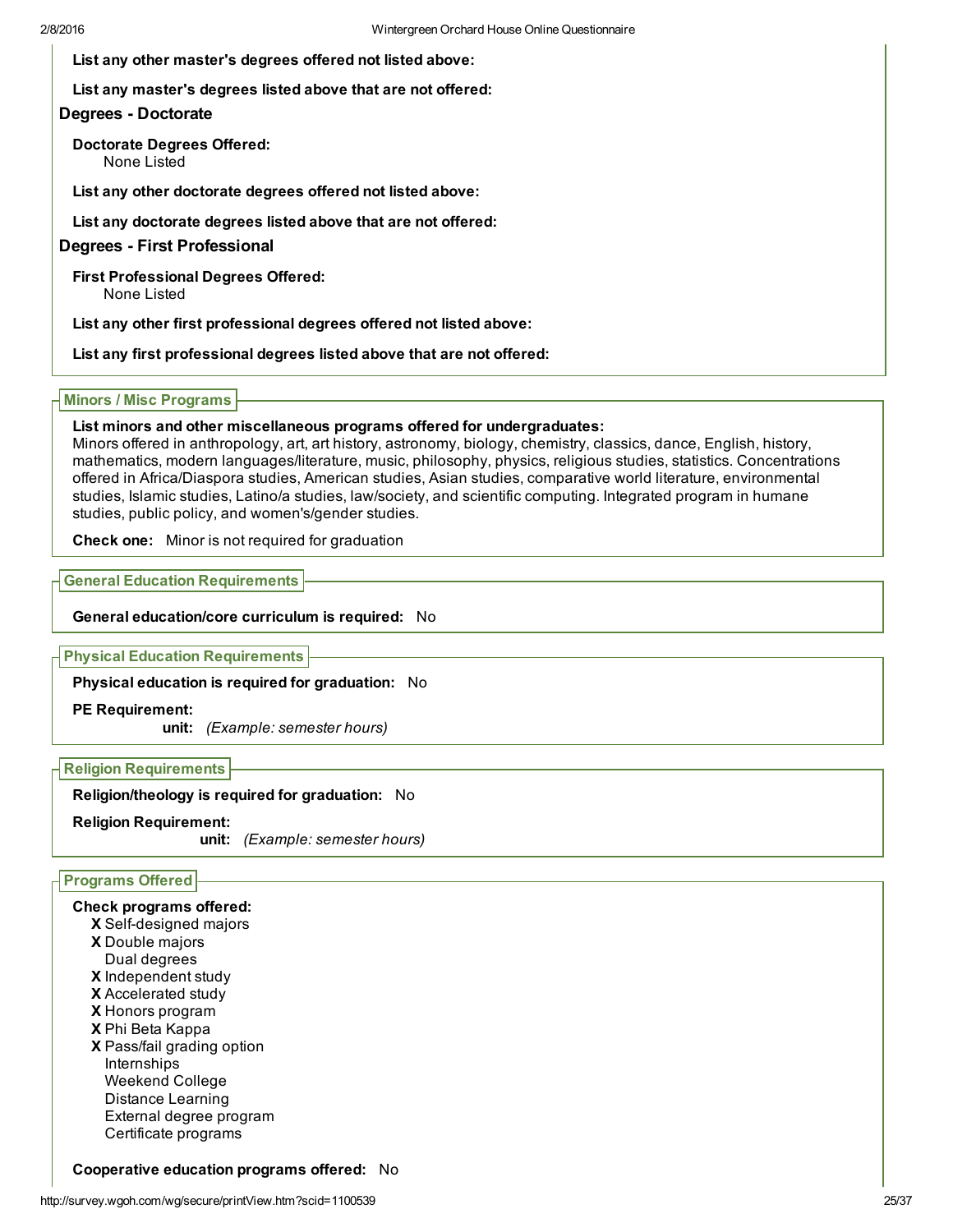Art Business Computer Science Education Engineering Health Professions Home Economics **Humanities** Natural Science Social/Behavioral Science **Technologies** Vocational Arts **Other** 

**Agriculture** 

#### Education certifications offered: No

Early Childhood **Elementary** Middle/Junior High **Secondary** Special Education Vo-tech Adult Education Bilingual/bicultural

Number of specific subject areas with education certification:

Graduate schools/programs offered: No

Qualified undergraduate students may take graduate-level classes: No

#### Check pre-professional programs that are designed specifically as preparation for graduate study:

- X Prelaw **X** Pre-medicine X Pre-veterinary science **X** Pre-dentistry Pre-pharmacy Pre-theology Pre-optometry
- **Other**

## Programs Offered (cont)

#### 2-2 Programs:

## 3-1 Programs:

#### 32 Programs:

3‐2 education program with Bank Street Coll of Education; engineering programs with Case Western Reserve U, Rensselear Polytechnic Inst, and Washington U; environmental studies program with Duke U.

List consortium(s) with which your institution has membership:

Member of Five Colleges of Ohio.

#### Check domestic off-campus semester-away study programs:

- X Oak Ridge Science Semester (TN) Los Angeles Film Studies Center
- Washington Center Program AuSable Institute of Environmental Studies Program (MI)
- X Newberry Library Program (IL) X New York Arts Program New York Studies Program (AICAD) Washington Semester (American University)

UN Semester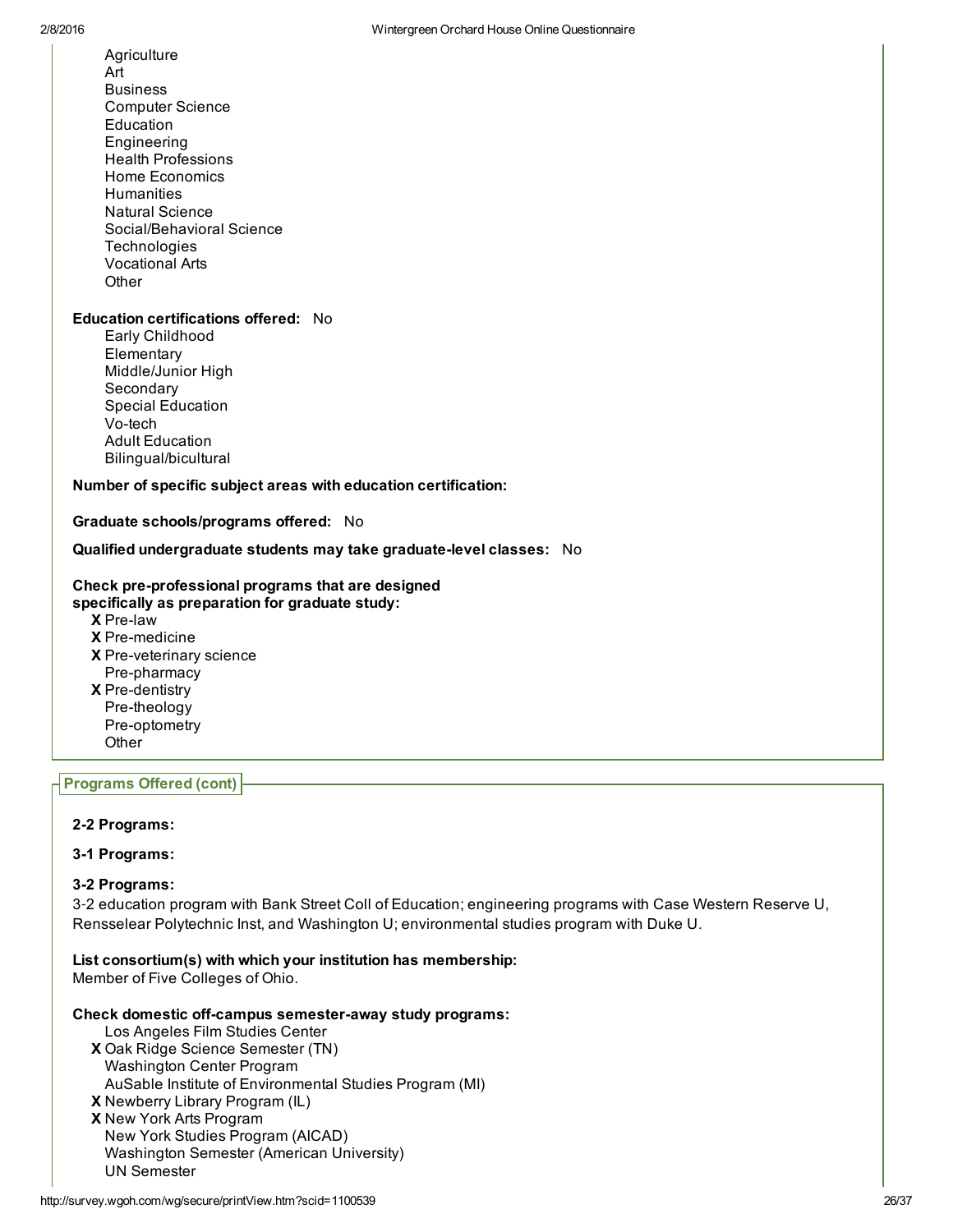| <b>X</b> Sea Semester                     |  |
|-------------------------------------------|--|
| American Studies Program (Washington, DC) |  |
| Other                                     |  |

List schools with which domestic exchange programs are offered: Domestic exchange programs with many colleges and universities.

List all countries in which study abroad is offered. Alpha order, comma separated: More than 150 study abroad programs in 50 countries.

#### List any additional special or unique academic programs not yet noted: Summer scholars program.

## W: Computers/Facilities/Services

## Computer Requirements

Every student required to take a computer course: No Every student required to lease/own a computer: No

#### Computer/Network Access

| Total number of microcomputers available to all students: 218                                                            |     |
|--------------------------------------------------------------------------------------------------------------------------|-----|
| School provides Internet access to all students:<br><b>School provides E-mail services/accounts to all students: Yes</b> | Yes |

Computer equipment/network access for students provided in:

- X Residence halls
- X Library
- X Computer Center/Labs Student Center

Other computer facilities/services:

Wireless network.

## **Library**

School has a library on campus: Yes

#### Library Officer

Name: Ronald K. Griggs Title: Vice President, Library and Information Services Email: griggs@kenyon.edu

Number of Titles in Library:

Volumes: 527,465 Current serials: 9,625 Microforms: 12,333 Video and audio: 32,638 EBooks: 781,131

School is member of library consortium(s): Yes

## Additional library facilities/collections:

Member of OhioLink and Five Colleges of Ohio.

#### **Other Facilities**

#### Museums and other special academic buildings/equipment on campus:

Theater, observatory, art gallery, studio art building; music, environmental, and science/rural life centers.

# X: Academic Experience

Please modify this section to represent the data for the 2014-2015 academic year: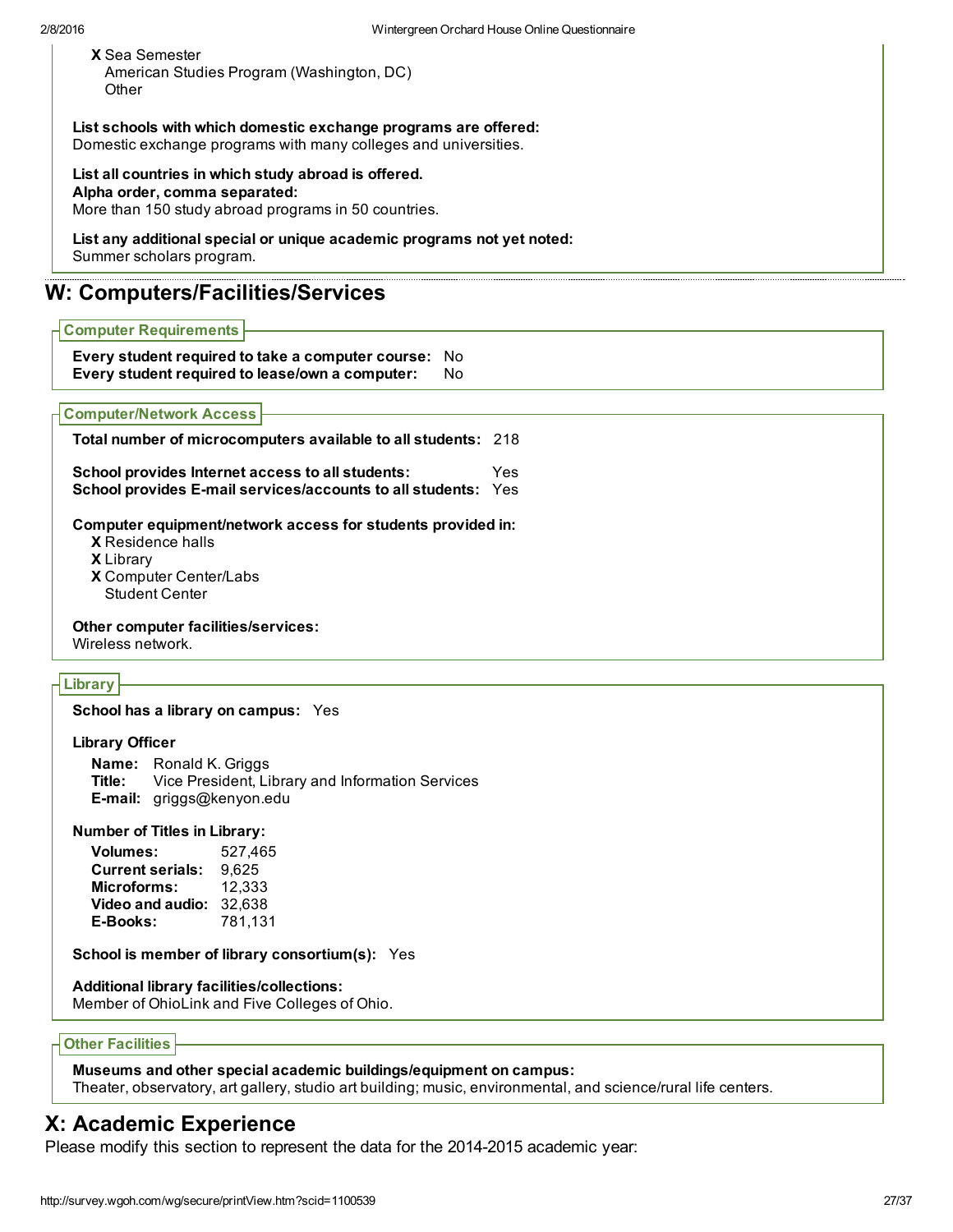| <b>CDS Graduation Rate</b>                                                                                                                                                                                                                  |     |      |
|---------------------------------------------------------------------------------------------------------------------------------------------------------------------------------------------------------------------------------------------|-----|------|
| When will current graduation rate figures be available? 6/1/2015<br>Information for [X1] through [X8] shown for academic year beginning Fall 2009 (or most recent year<br>available):                                                       |     | 2009 |
| X1: CDS-B4: Total number of all first-time, full-time bachelor's (or equivalent)<br>degree-seeking undergraduate students who entered in fall 2009 (include those<br>who entered during preceding summer terms):                            | 469 |      |
| X2: CDS-B5: Of the number in [X1], how many did not persist and did not graduate<br>for the following reasons: deceased, permanently disabled, armed forces, foreign<br>aid service of the federal government, or official church missions: |     |      |
| <b>X3: CDS-B6:</b> CDS-B6: Subtract question [X2] from [X1]:                                                                                                                                                                                | 468 |      |
| X4: CDS-B7: Number of [X1] that completed the program in four years or less (by<br>August 31, 2013):                                                                                                                                        | 392 |      |
| X5: CDS-B8: Number of [X1] that completed the program in more than four years<br>but in five years or less (after August 31, 2013 and by August 31, 2014):                                                                                  | 15  |      |
| X6: CDS-B9: Number of [X1] that completed the program in more than five years<br>but in six years or less (after August 31, 2014 and by August 31, 2015):                                                                                   | 3   |      |
| X7: CDS-B10: Add questions [X4], [X5], and [X6]:                                                                                                                                                                                            | 410 |      |
|                                                                                                                                                                                                                                             |     |      |

X8: Six-year graduation rate for 2009 (divide [X7] by [X3]): 88 %

#### Freshman Statistics

Percentage of first-year, full-time, degree-seeking students who entered in Fall 2014 and returned to your institution in Fall 2015: 93 %

Average GPA of freshmen after completion of first-year: 3.3 on a 4.0 scale.

#### Enrollment by Majors

List specific majors (not CIP categories, concentrations, divisions, areas or double majors) with HIGHEST enrollment among 2015 bachelor's degree recipients: English Economics Psychology List specific majors (not CIP categories, concentrations, divisions, areas or double majors) with LOWEST enrollment among 2015 bachelor's degree recipients: Women's and Gender Studies German French

#### Enrollment by CIP Categories

### List percentages of bachelor's degrees awarded between July 1, 2014 and June 30, 2015 in the following CIP categories:

| Agriculture (CIP 1, 2):                                   | %      |
|-----------------------------------------------------------|--------|
| Architecture (CIP 4):                                     | $\%$   |
| Area, ethnic, and gender studies (CIP 5):                 | 3%     |
| Biological/life sciences (CIP 26):                        | 10%    |
| Business/marketing (CIP 8, 52):                           | $\%$   |
| Communication technologies (CIP 9,10):                    | %      |
| Computer/information sciences (CIP 11):                   | $\%$   |
| Education (CIP 13):                                       | %      |
| Engineering (CIP 14,15):                                  | $\%$   |
| English (CIP 23):                                         | $14\%$ |
| Foreign languages, literatures, and linguistics (CIP 16): | 7%     |
| Health professions and related programs (CIP 51):         | %      |
| Family and consumer sciences/human sciences (CIP 19,20):  | $\%$   |
| Interdisciplinary studies (CIP 30):                       | 7%     |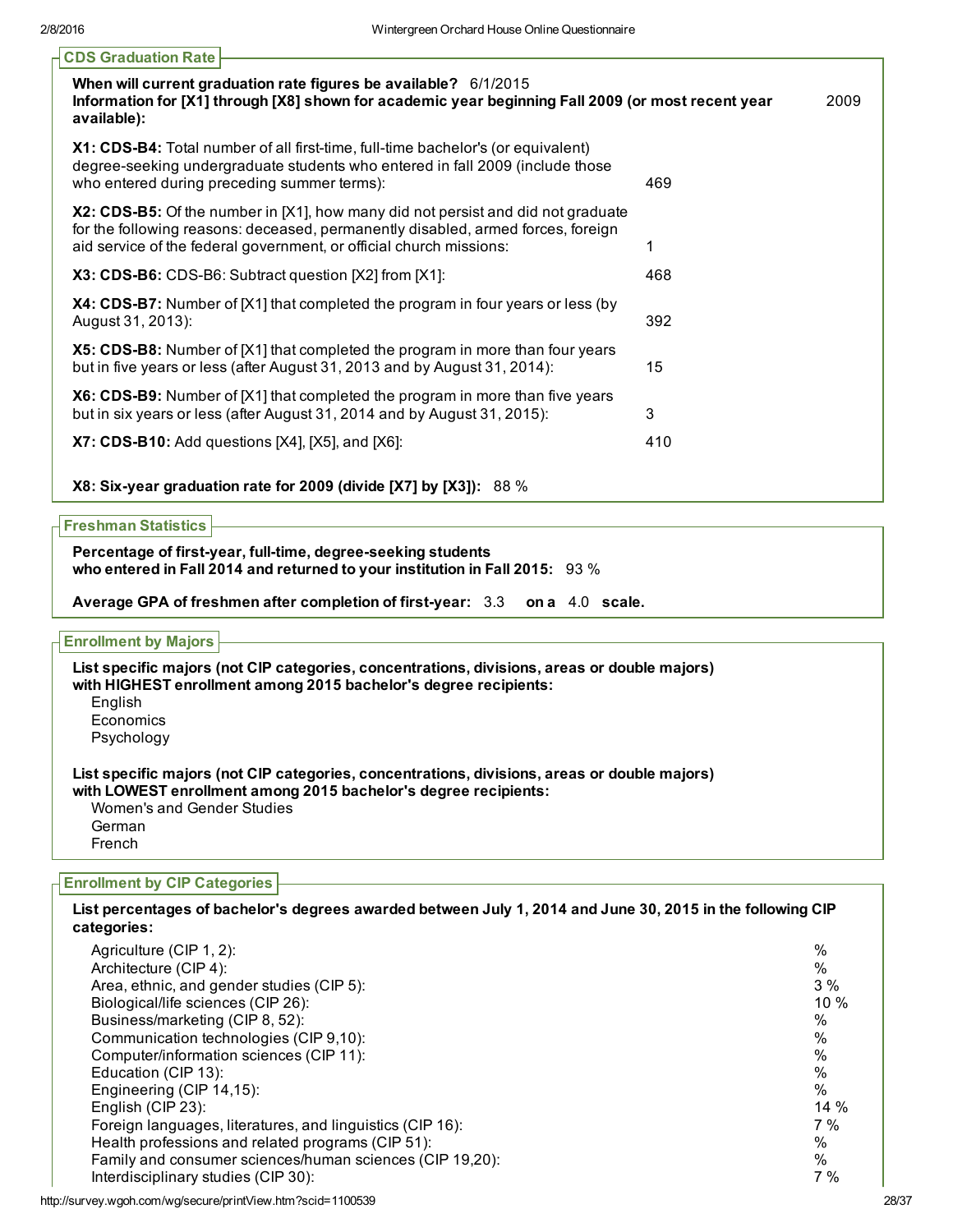| Law/legal studies (CIP 22):                                                               | $\%$          |
|-------------------------------------------------------------------------------------------|---------------|
| Liberal arts/general studies (CIP 24):                                                    | $\%$          |
| Library science (CIP 25):                                                                 | $\%$          |
| Mathematics/Statistics (CIP 27):                                                          | 3%            |
| Military science/military technologies (CIP 28, 29):                                      | $\%$          |
| Natural resources and conservation (CIP 3):                                               | $\%$          |
| Parks/recreation (CIP 31):                                                                | $\%$          |
| Personal/miscellaneous services (CIP 12):                                                 | $\frac{0}{0}$ |
| Philosophy and religious studies (CIP 38,39):                                             | 5 %           |
| Physical sciences (CIP 40, 41):                                                           | $4\%$         |
| Security/homeland security/law enforcement/firefighting/protective services (CIP 43, 44): | $0\%$         |
| Psychology (CIP 42):                                                                      | 9%            |
| Social sciences/history (CIP 45):                                                         | 26 %          |
| Construction trades (CIP 46, 47, 48, 49):                                                 | $0\%$         |
| Visual/performing arts (CIP 50):                                                          | 13%           |
| Other:                                                                                    | $\frac{0}{0}$ |

## GPA Requirements

## Minimum GPA required to stay off probation:

| Freshman:  | 2.0 |
|------------|-----|
| Sophomore: | 2.0 |
| Junior:    | 2.0 |
| Senior:    | 2.0 |

Different GPA requirements for some programs: No

If different from above, specify minimum overall GPA that student must maintain in order to graduate:

# Y: Graduate Career Data

#### Academic Pursuits of Recent Graduates

#### Provide the most recent data available.

#### Percentage of graduates who pursue further study:

- 21 % continue immediately
- 30 % continue within one year including those that continue immediately
- 61 % continue within 10 years including those that continued within one year or immediately

## Of all the graduates who pursue further study, what percentage pursue further study in the following fields?

- 7 % M.B.A.
- 8 % Law School
- 8 % Medical School
- % Dental School
- % Engineering
- % Theological School/Seminary
- % Education
- 40 % Graduate Arts and Sciences
- % Veterinary Medicine

## Graduate schools most often selected by recent graduates:

Boston University, Case Western Reserve University, Columbia University, Dartmouth College, Georgetown University, Johns Hopkins University, Loyola University, Northwestern University, Ohio State University, Pennsylvania State University, Stanford University, Tufts University, University of Chicago, University of North Carolina, University of Pennsylvania, University of Virginia, University of Wisconsin, Washington University.

## Career Pursuits of Recent Graduates

#### Provide the most recent data available.

Percentage of graduates who are employed/begin a career/enter the workforce/acquire a job in field related to major:

- 91 % within six months of graduation
- 99 % within one year of graduation including those that continue within six months
- % within two years of graduation including those that continue within six months or one year

## Firms that most frequently hire graduates: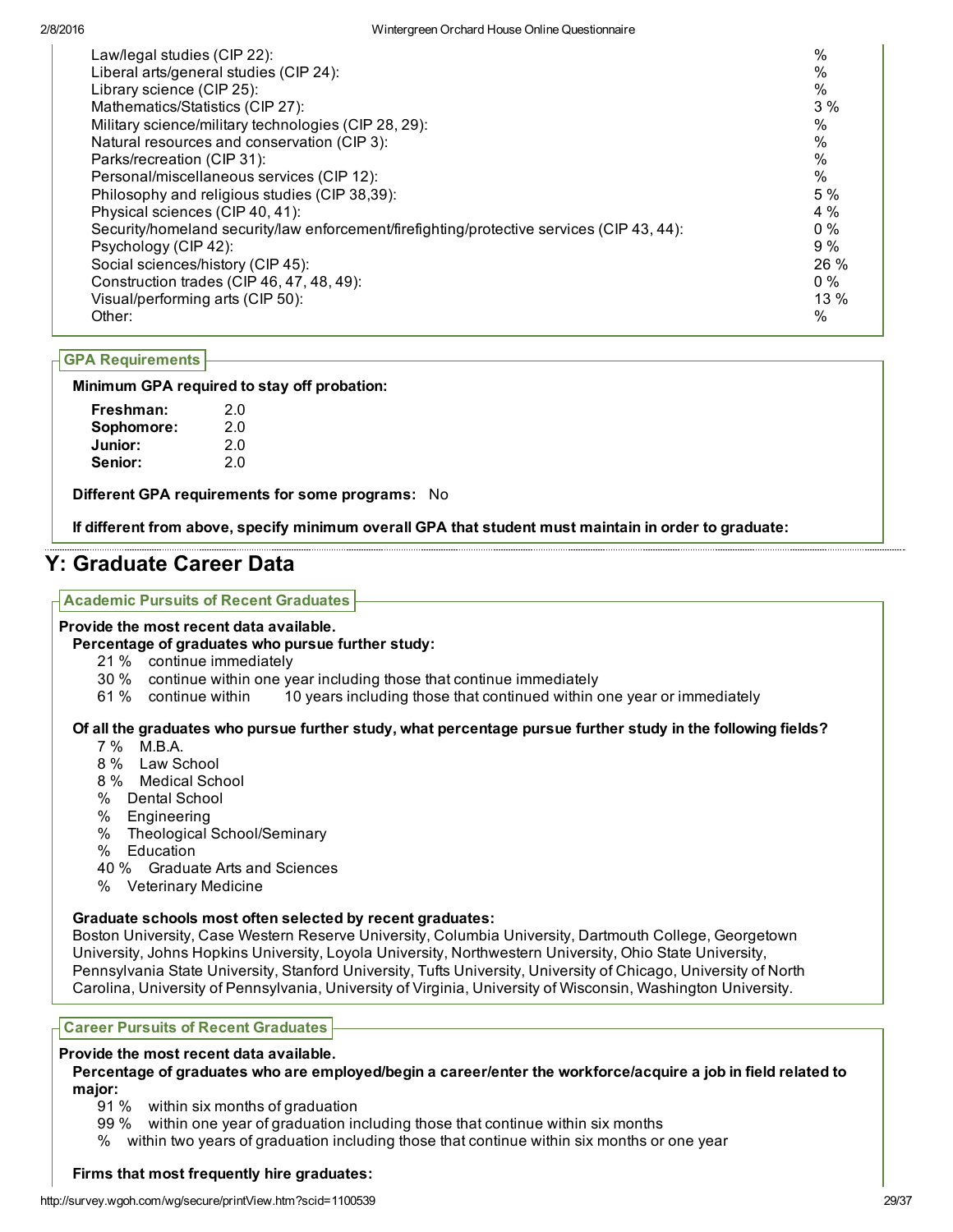3M, Abbott Labs, ABC, ABN AMRO, Accenture, Adobe System, Aetna, AG Edwards, Allstate, American Airlines, American Electric Power, AmeriCorps, Ameriprise, Amgen, AOL, Aon Consulting, AT&T, Bank of America, Bank of Boston, Bank of New York, Bank One, Barclays Bank, Barnes & Noble, BASES, Battelle Memorial Institute, Bear Stearns, Bloomberg, Blue Cross & Blue Shield, Booz Allen Hamilton, Boston Globe, Boston University, Brown Brothers Harriman, Bureau of National Affairs, Cambridge Group, Case Western Reserve, CBS, Chicago Public School, Children's Hospital, Christie's, Chubb & Son, Ciba Specialty Chemicals, Cincinnati Post, Cincinnati Public School, Cisco, Citibank, Citicorp, Citigroup, City of New York, City Year, Cleveland Clinic, CNN, Coca-Cola, Colgate University, College of William & Mary, Columbia University, Columbus Academy, Cornell University Medical College, Corning, Corporate Executive Board, Dartmouth Medical School., Davidson College, Dayton Power & Light Co., Deloitte & Touche, Delta, Denison University, Deutsche Bank, Dow Chemical, DuPont, Duke University, Eastman Kodak, Eaton Corp., Eli Lilly, Emory University, Episcopal Diocese & Churches, Ernst & Young, Estee Lauder, Exxon Mobil, Fannie Mae, Federal Reserve Bank, FedEx, Fidelity Investments, Fifth Third Bank, First Presbyterian Church, Fleet Bank, FleetBoston, Forbes Magazine., Ford Motor Company, FOX, Gap, General Electric, George Washington University, Georgetown University, Goldman Sachs, Grassroots Campaigns, Guidant Corp., H&R Block, Habitat for Humanity, Harvard University, Haverford College, HBO, Health Alliance Intl, Hewitt Associates, Houghton Mifflin, Humane Society of United States, Huntington National Bank, Hyatt, IBM, Indiana University, Intel, IRS, J.P. Morgan Chase, Janney Montgomery Scott, John Hopkins University, Johnson & Johnson, Jones, Day, Reavis & Pogue, Kaiser Permanente, Kaplan, Kenyon College, Key Corp., KPMG, L.E.K. Consulting, LaSalle Bank, Legal Aid, Lehman Brothers, Lexis Nexis, Lockheed Martin, Loyola University, Lubrizol Corp., Marsh USA, Massachusetts General Hospital, Massachusetts Mutual Life Insurance, Mayo Clinic, Mazda, McGraw Hill, McKesson, McKinsey & Company, McMasterCarr, Memorial Sloan Kettering Cancer Center, Merck & Co., Merrill Lynch, MetLife, Microsoft, Monsanto, Morgan Stanley, Morningstar, Mount Sinai Medical School, MTV, NASA, National City Corp., National Institute of Health, Nationwide Insurance, NBC, NCR, NERA Economic Consulting, Newsweek, Northern Trust, Northwestern University, NPR, New York Times, New York University, Ogilvy & Mather, OH AG, Ohio State University, Oppenheimer Capital, Oxford University Press, PBS, Peace Corps, Penn State College of Medicine, Penton Publishing, Pfizer, Pharmacia, Philadelphia Inquirer, Phillips Academy, Planned Parenthood, Porter Wright Morris & Arthur LLP, Portland Public School, PricewaterhouseCoopers, Procter & Gamble, Progressive Insurance, Prudential Securities, Qwest Communications, RAND, Random House, Reader's Digest, Riverside Methodist Hospital, Robert W. Baird, Rutgers University, SAIC, Scholastic, Siemens, Simon & Schuster, Smith Barney, Social Security Administration, Saint Luke's Roosevelt Hospital, Saint Vincent's Medical Center, Stanford University, State Farm Insurance, State Street Bank, Staten Island Academy, Sun Microsystems, SUNY, Swarthmore College, T. Rowe Price, Teach for America, Texaco, Texas Instruments, The Nature Conservancy, The Princeton Review, Thomson Learning, TIAA-CREF, Time Warner, United States Air Force, United States Army, United States Coast Guard, United States Department of Commerce, United States Department of Defense, United States Department of Energy, United States Department of Justice, United States Department of State, United States Department of the Treasury, United States District Court, United States EPA, United States General Accounting Office.

## Alumni

## Institution's most prominent alumni/ae (up to three):

E.L. Doctorow, writer, Pulitzer Prize winner; Paul Newman, Academy Awardwinning actor and philanthropist; Carl Djerassi, developed birth control pill, writer.

# Z: Guidance Facilities/Student Services

## Remedial Learning Services

# Remedial learning services offered:

Reading Writing Math Study skills **Other** 

Additional Services

## Additional services offered:

- X Nonremedial tutoring
- X Placement service
- X Health service
- X Women's Center
- X Health insurance Day care
- **Other**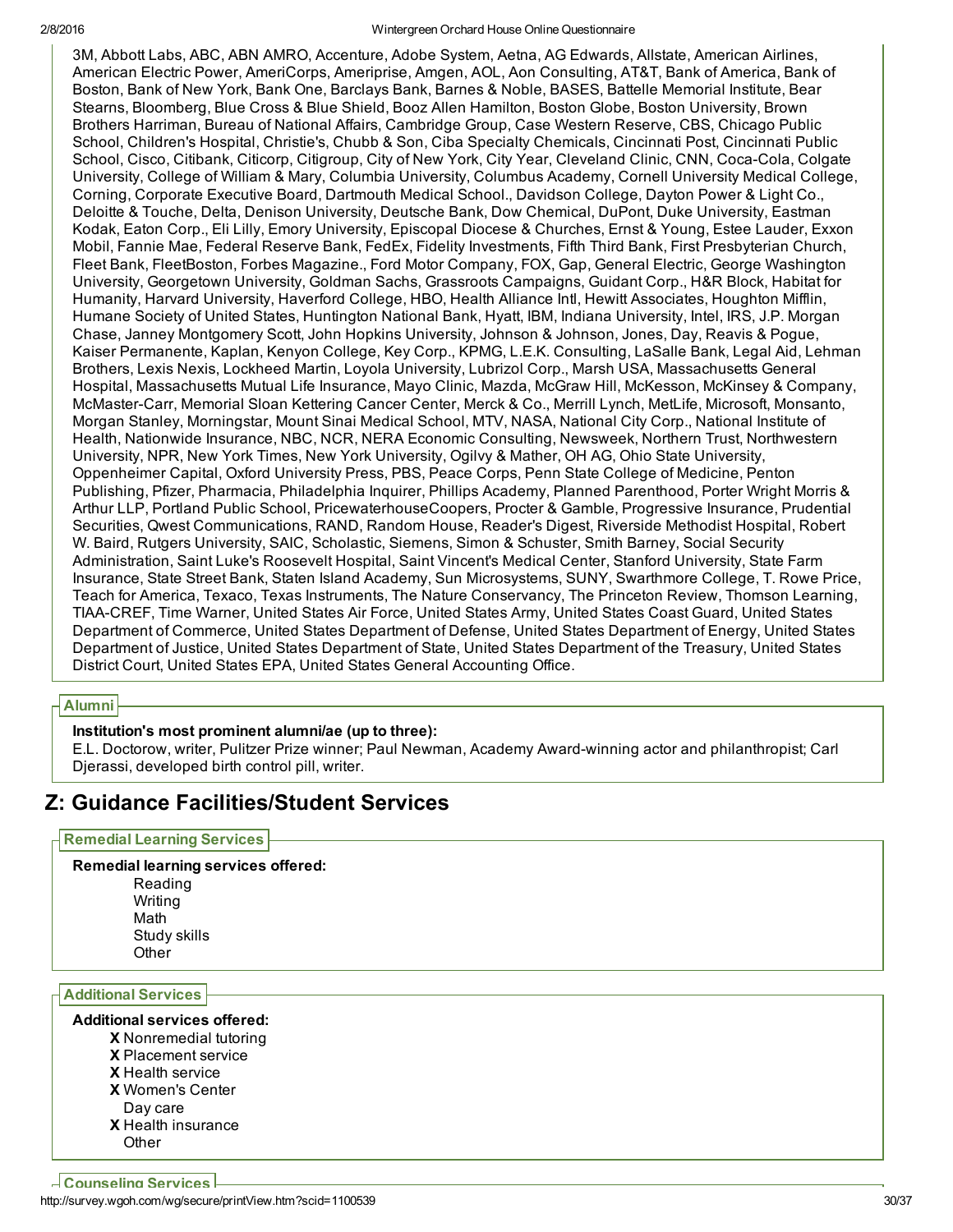#### Counseling services offered:

- X Minority student
	- Military
	- Veteran student
	- Older student
- X Birth control
- X Career
- X Personal
- X Academic
- X Psychological
- X Religious
- X Other

sexuality, substance abuse.

## Career Placement Services

#### Services available in career placement center:

- Co-op education
- X Internships
- X Career/job search classes
- X Interest inventory
- X On-campus job interviews
- X Resume assistance
- X Alumni network
- X Interview training
- X Other

job shadowing program.

#### Physically Disabled Student Services

## Services available to physically disabled students:

- X Note-taking services
- X Tape recorders
- X Tutors
- X Reader services Interpreters for hearing-impaired
- X Special transportation
- X Special housing
- X Adaptive equipment
- Braille services
- X Talking books
- **Other**

Percentage of campus accessible to physically disabled students: 70 % OR check term that best describes accessibility: Unknown

# AA: ROTC

## Army ROTC

X Not offered Army ROTC is offered: On campus Off campus

## Navy ROTC

X Not offered Navy ROTC is offered: On campus Off campus

## Air Force ROTC

Air Force ROTC is offered: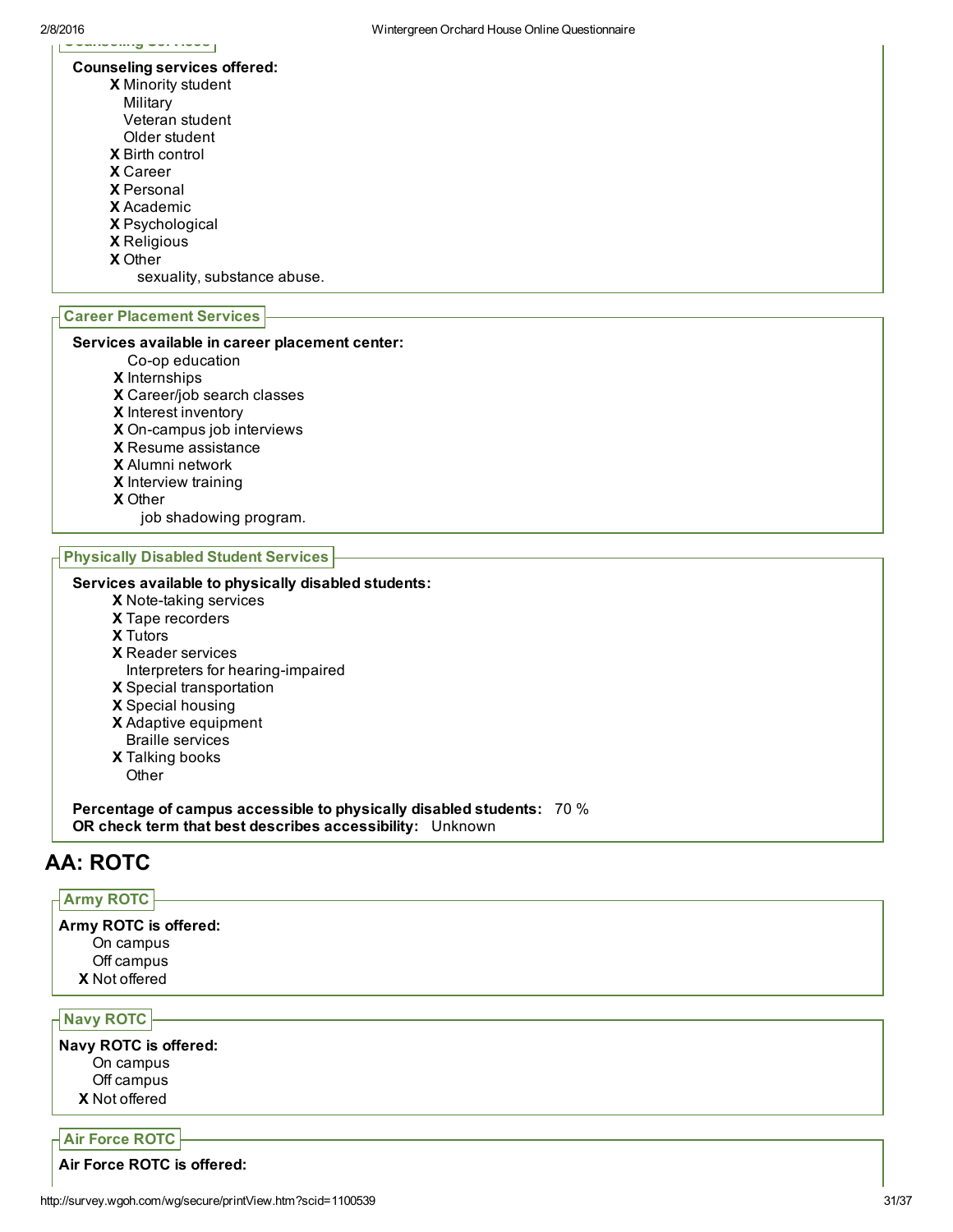X Not offered On campus Off campus

# AB: Student Activities/Social Organizations

| $\mathop{\mathsf{F}}$ Fraternities and Sororities $\mathop{\mathsf{F}}$ |         |
|-------------------------------------------------------------------------|---------|
| Number of social fraternities on campus:                                |         |
| Percentage of men who join fraternities:                                | $18 \%$ |
| Number of fraternities with chapter houses: 0                           |         |
| Number of social sororities on campus:                                  | 4       |
| Percentage of women who join sororities:                                | 20%     |
| Number of sororities with chapter houses:                               | 0       |

## Student Activities

## Check available student activities:

- X Student Government
- X Student Newspaper
- X Literary Magazine
- X Yearbook
- X Radio Station
- Television Station

#### List name/frequency of student newspapers:

Kenyon Collegian, published weekly

#### Honor Societies

#### Number of honor societies: 5

#### **Organizations**

List organizations separated by commas. Please do not supply a web address or link.

#### Campus-based Religious Organizations:

BE:, Buddhist Society, Canterbury Kenyon, Humanist Association, Hillel, Crescent, Newman Club

### Minority Student Organizations:

Adelante, Asian Society at Kenyon, Black Student Union, Indigenous Nations at Kenyon, La Tertulia, Men of Color, Queer Women's Collective, Sisterhood, African Student Society

#### International Student Organizations:

Club Francais, International Society, Japanese Culture Club, Japanese Anime Society, Russian Club, South Asian Society, Middle East Student Association

## Other student organizations, musical groups, activities, and committees:

(group similar activities together; move from arts to humanities/social sciences to biological/medical sciences to technology/hard sciences) Music, theatre, political, service, and special-interest groups

## Total number of registered organizations: 165

# AC: Housing

## **Housing**

Institution offers housing: Yes

#### Check types of school-owned/-operated/-affiliated housing available and

specify percentages of students who live in each checked type. Total should equal 100%:

| <b>X</b> Coed dorms       |  | 63 % |
|---------------------------|--|------|
| <b>X</b> Women's dorms    |  | 2%   |
| Men's dorms               |  | $\%$ |
| <b>X</b> Sorority housing |  | 5%   |
|                           |  |      |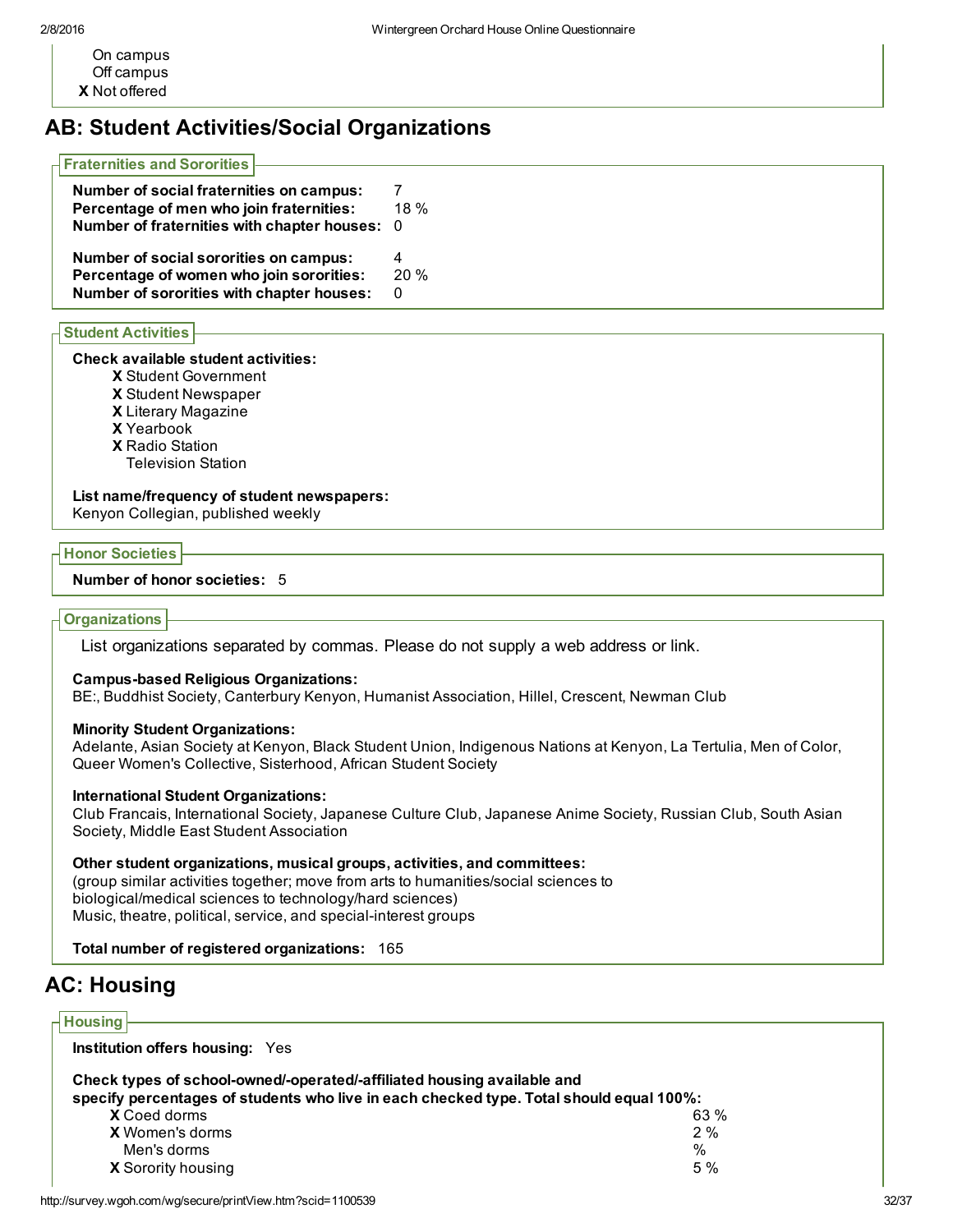| X Fraternity housing<br>X Single student apartments                                       |       |     | 5 %<br>21 %        |
|-------------------------------------------------------------------------------------------|-------|-----|--------------------|
| Married student apartments                                                                |       |     | $\%$               |
| X Special housing for disabled students                                                   |       |     | $\%$               |
| X Special housing for international students                                              |       |     | $\%$               |
| Cooperative housing                                                                       |       |     | $\%$               |
| X Other                                                                                   |       |     | 4 %                |
| Special-interest, substance-free, community service, wellness, and Kosher                 |       |     |                    |
| housing.                                                                                  |       |     | <b>Check Total</b> |
| Percentage of all students who live in above housing:                                     | 99 %  |     |                    |
| Percentage of freshmen who live in above housing:                                         | 100 % |     |                    |
| Percentage of all students who live off-campus or commute:                                | 1%    |     |                    |
| Average percentage of students on campus during weekends: 99 %                            |       |     |                    |
| Are students required to live in school housing:<br>If Yes, then:                         |       | Yes |                    |
| All unmarried students under age 21 not living near campus with relatives                 |       |     |                    |
| <b>X</b> Other<br>All students must live on campus.                                       |       |     |                    |
| Campus housing available to unmarried students regardless of year: Yes<br>If NO, explain: |       |     |                    |
| School provides assistance in locating off-campus housing: No                             |       |     |                    |
| Number of housing units:                                                                  | 331   |     |                    |
| Housing units should include houses, apartments,                                          |       |     |                    |
| dorm rooms, etc. Do not total up the number of                                            |       |     |                    |
| buildings or number of rooms (e.g., include the number                                    |       |     |                    |
| of apartment units, but do not total up the number of<br>rooms within each apartment).    |       |     |                    |
|                                                                                           |       |     |                    |
| Total number of students above housing units can accommodate: 1,780                       |       |     |                    |
| <b>AD: Regulations</b>                                                                    |       |     |                    |
| Car Policy                                                                                |       |     |                    |
| All students may have cars on campus: Yes                                                 |       |     |                    |
| If NO, explain:<br>Percentage of all students who have cars on campus: 50 %               |       |     |                    |
| <b>Alcohol Policy</b>                                                                     |       |     |                    |
| Alcohol is permitted on campus to students of legal age:                                  |       |     |                    |
| Yes<br>If YES, are there additional restrictions that apply?<br>Yes                       |       |     |                    |
| <b>Other Policies</b>                                                                     |       |     |                    |
| Check applicable policies:                                                                |       |     |                    |
| Permission required for student marriages                                                 |       |     |                    |
| Class attendance mandatory                                                                |       |     |                    |
| X Class attendance policies set by individual instructors                                 |       |     |                    |
| Dress/hair code                                                                           |       |     |                    |
| Honor code                                                                                |       |     |                    |
| X Hazing prohibited                                                                       |       |     |                    |
| X Smoking prohibited                                                                      |       |     |                    |
| <b>X</b> Other                                                                            |       |     |                    |
| Firearms prohibited. Academic honesty code.                                               |       |     |                    |

Attendance Policies

Check the following for which attendance is mandatory: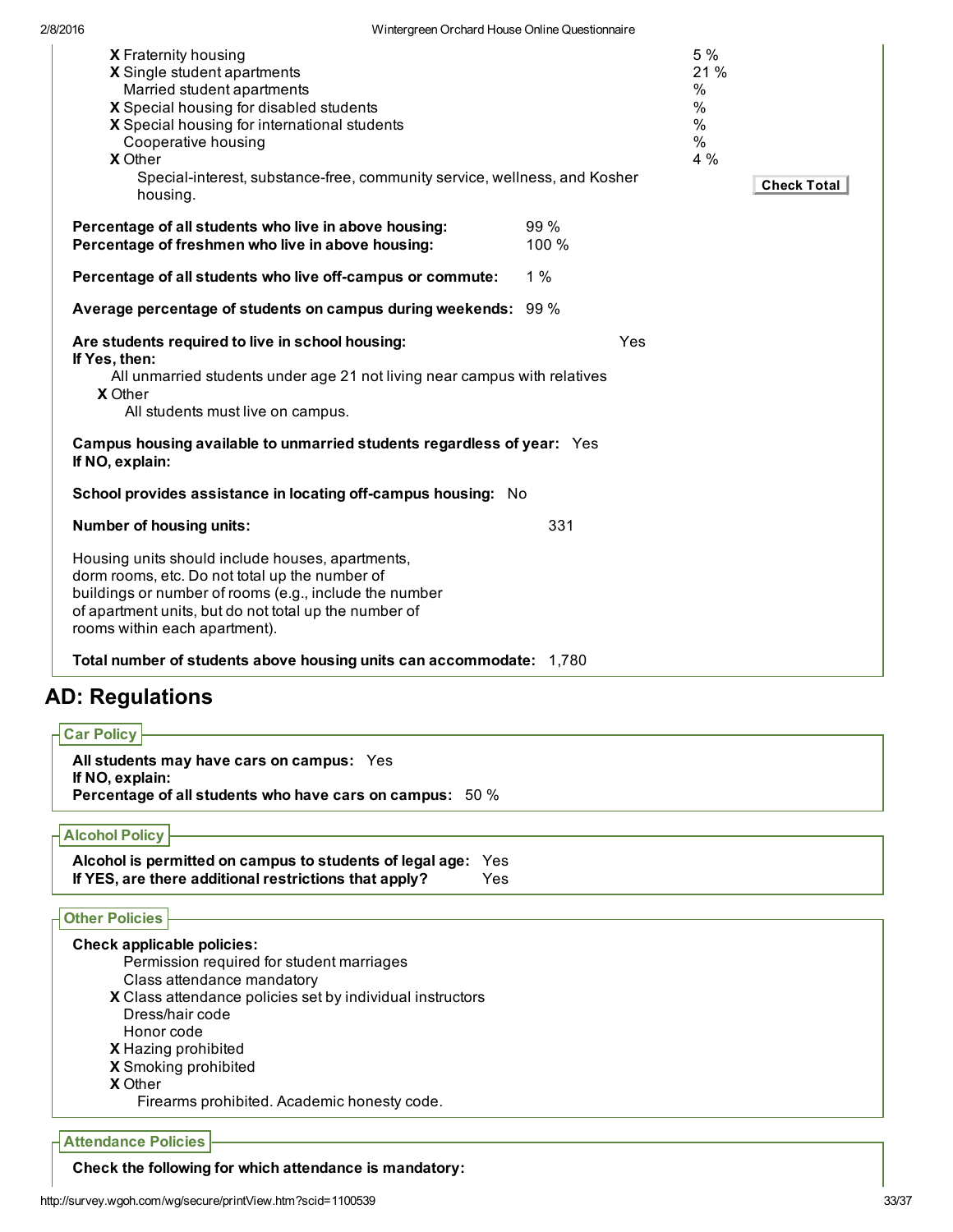X None of these Chapel Assemblies Convocations

How often must students attend? Other mandatory:

## AE: Environment/Transportation

#### Location

Region of country from which majority of U.S. students come: Middle Atlantic

Campus Size: 1,000 acres

Check one: Campus is within one mile of city/town

Location/Environment: In or near a rural community (pop. under 5,000)

#### Description of location/transportation:

Include campus size, location, proximity to larger city (if applicable), location of branch campuses, transportation area is served by (air, bus, train), and whether public transportation serves the campus. 1,000-acre campus in Gambier (population: 2,436),5 miles from Mt. Vernon (population: 16,798), 50 miles from Columbus. Major airport and bus serve Columbus; train serves Cleveland (115 miles). School operates transportation to Mt. Vernon and Columbus.

#### Nearest City

City/town school is located in/near: Gambier, OH Population: 2,436

## Closest major city to school (if different from above): Columbus, OH Population: 822,553 Distance: 50 miles

| <b>Nearest city with major airport:</b> Columbus, OH  |  |
|-------------------------------------------------------|--|
| Distance: 50 miles                                    |  |
| Nearest city with other airport: Cleveland, OH        |  |
| Distance: 90 miles                                    |  |
| <b>Nearest city with train service:</b> Cleveland, OH |  |
| Distance: 90 miles                                    |  |
| Nearest city with bus service: Columbus, OH           |  |
| Distance: 50 miles                                    |  |
|                                                       |  |

Transportation Services

Public transportation serves campus: No

## College/university operates transportation to:

School operates transportation to Mount Vernon and Columbus, OH.

#### Satellite Campuses

Locations of branch/satellite campuses:

## AF: Calendar

Please modify this section to represent the data for the 2016-2017 academic year:

#### Information shown for academic year beginning Fall: 2016

Academic Calendar

Academic Calendar System: (include summer terms only if they are part of a typical full-time student's course of study) Semester system (two terms comprise academic year)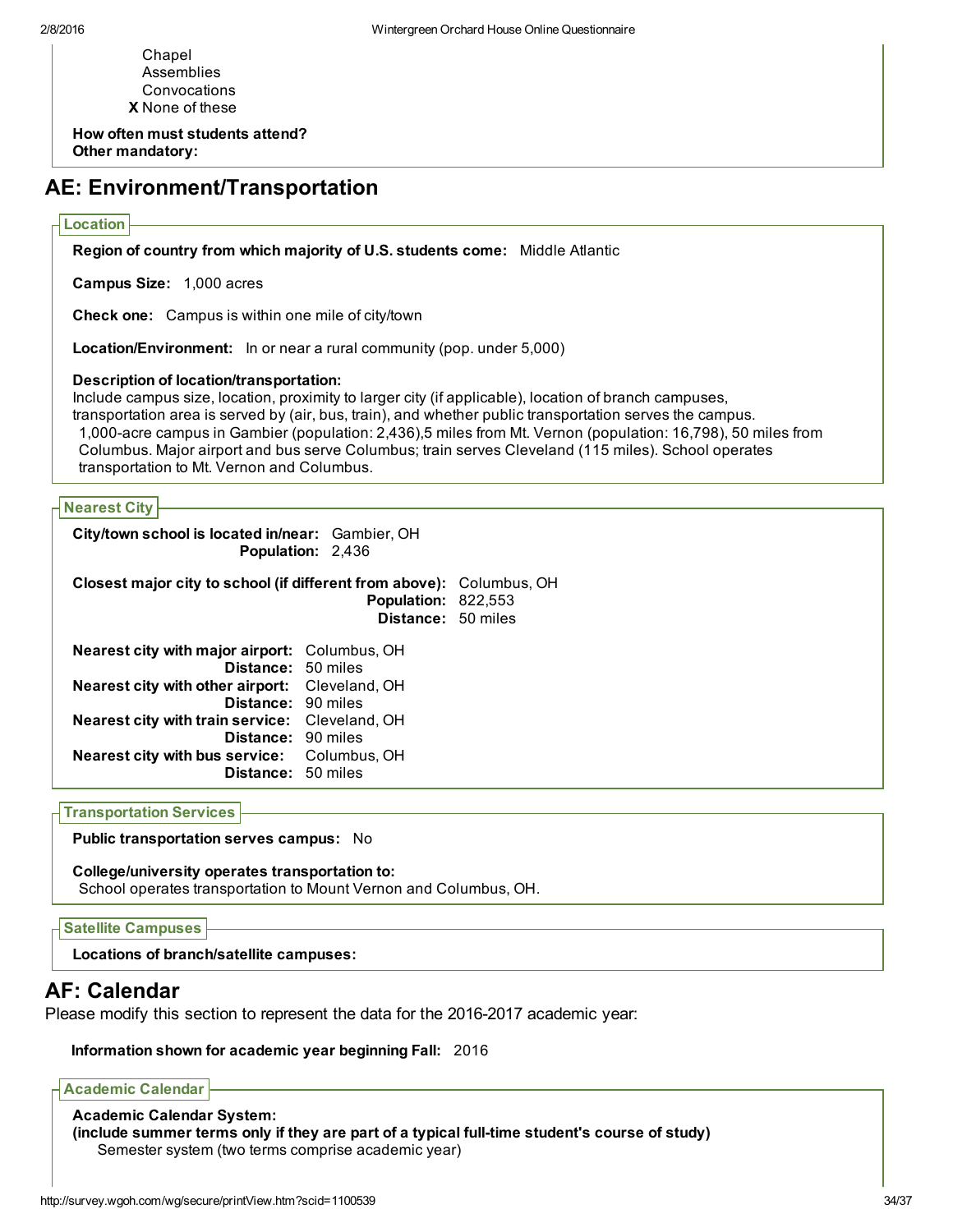Semester/term beginning dates for 2016-2017 academic year: August 25, 2016 Fall semester begins January 16, 2017 Spring semester begins

#### Number and length of summer sessions:

Month(s) in which new student orientation is held: Orientation for new students held in August.

# AG: Self-Ranking Entrance Profile

Although we realize the difficulty of trying to fit the multiple characteristics of your entering students into an arbitrary system, we would appreciate your use of the self-rating, composite chart below to calculate your institution's approximate entrance profile. To find the profile number, carefully read the chart below and select the column that most closely describes the average entrance profile of freshmen students at your institution.

## $\overline{\mathsf{B}}$  Self Ranking Profile Number

| <b>Self-Ranking Profile</b><br>Number:       | x           | $\mathbf{2}$      | 3                 | 4                 |                      |
|----------------------------------------------|-------------|-------------------|-------------------|-------------------|----------------------|
| <b>Class Rank:</b>                           | Top 20%     | Top 40%           | Top 50%           | Top 60%           | Not in top           |
| GPA:                                         | $B+$ to A   | $B$ to $B+$       | $B$ - to $B$      | $C$ to $B-$       | 60%                  |
| SAT:                                         | 1950-2400   | 1830-1949         | 1605-1829         | 1365-1604         | C or below           |
| ACT:                                         | 29          | $27 - 28$         | $23 - 26$         | 19-22             | <b>Below 1365</b>    |
| Percentage<br><b>Applicants</b><br>Accepted: | 40% or less | 40-60% or<br>less | 60-75% or<br>less | 75-90% or<br>less | Below 19<br>Over 90% |

# AH: Athletic Information

## School has an athletic program: Yes

| $\overline{\phantom{a}}$ Intercollegiate Varsity Sports - MEN |                              |                                |                                       |
|---------------------------------------------------------------|------------------------------|--------------------------------|---------------------------------------|
| <b>Sport Offered</b>                                          | <b>Scholarships</b><br>Avail | <b>NCAA</b><br><b>Division</b> | <b>Other</b><br><b>Athletic Assoc</b> |
| baseball (bar)                                                | no                           | Ш                              |                                       |
| basketball (bas)                                              | no                           | Ш                              |                                       |
| cross-country (cro)                                           | no                           | Ш                              |                                       |
| diving (div)                                                  | no                           |                                |                                       |
| football (foo)                                                | no                           | Ш                              |                                       |
| golf (gol)                                                    | no                           | Ш                              |                                       |
| lacrosse (lac)                                                | no                           | Ш                              |                                       |
| soccer (soc)                                                  | no                           | Ш                              |                                       |
| swimming (swi)                                                | no                           | Ш                              |                                       |
| tennis (ten)                                                  | no                           | Ш                              |                                       |
| track and field (indoor) (tri)                                | no                           | Ш                              |                                       |
| track and field (outdoor) (tro)                               | no                           | Ш                              |                                       |

## **Intercollegiate Varsity Sports - WOMEN**

| <b>Sport Offered</b>            | <b>Scholarships</b><br>Avail | <b>NCAA</b> | Other<br><b>Division Athletic Assoc</b> |
|---------------------------------|------------------------------|-------------|-----------------------------------------|
| basketball (bas)                | no                           | Ш           |                                         |
| cross-country (cro)             | no                           | Ш           |                                         |
| diving (div)                    | no                           |             |                                         |
| field hockey (fih)              | no                           | Ш           |                                         |
| lacrosse (lac)                  | no                           | Ш           |                                         |
| soccer (soc)                    | no                           | Ш           |                                         |
| softball (sof)                  | no                           | Ш           |                                         |
| swimming (swi)                  | no                           | Ш           |                                         |
| tennis (ten)                    | no                           | Ш           |                                         |
| track and field (indoor) (tri)  | no                           | Ш           |                                         |
| track and field (outdoor) (tro) | no                           | Ш           |                                         |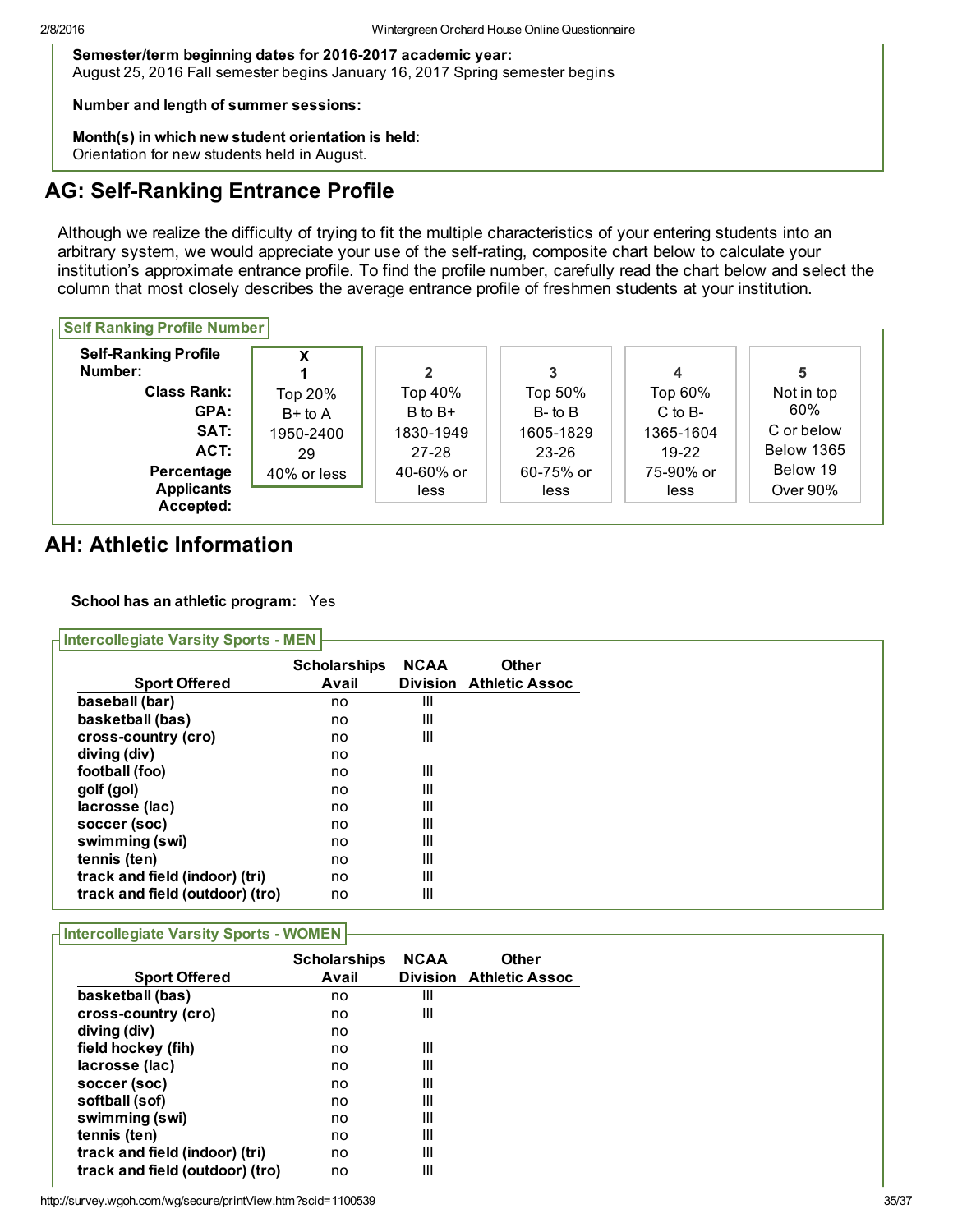| volleyball (vol)                                                                                                                                                      | no | Ш |  |  |
|-----------------------------------------------------------------------------------------------------------------------------------------------------------------------|----|---|--|--|
| <b>Hathletic Director (Men's Director)</b><br><b>Name:</b> Peter Smith<br>Director of Athletics, Fitness and Recreation<br>Title:<br><b>E-mail:</b> smithp@kenyon.edu |    |   |  |  |

## Women's Athletic Director

| Name: Suzanna Helfant                         |
|-----------------------------------------------|
| <b>Title:</b> Assistant Director of Athletics |
| <b>E-mail:</b> helfants@kenyon.edu            |

#### Participation

| For the 2015-2016 academic year, percentage of students who participated in: |      |
|------------------------------------------------------------------------------|------|
| varsity and/or club intercollegiate sports:                                  | 28 % |
| intramural and/or recreational sports:                                       | 24%  |

#### Athletic Conference Memberships

North Central Intercollegiate Athletic Conference (Division III)

## Athletic Facilities

#### Facilities available to students (include off-campus facilities)

Do not use formal names (Example: football field, NOT John Doe Memorial Field) squash, tennis, and racquetball courts; athletic fields, fitness/recreation center, volleyball arena, swimming pool

#### Intramural/Recreational Sports

#### Intramural/recreational sports (include sports clubs, i.e. mountain bike club)

(alphabetical order, lower case, comma delimited) archery, dance, ballroom dancing, basketball, equestrian sports, fencing, juggling, racquetball, rugby, soccer (indoor), squash, tennis, ultimate Frisbee, volleyball

#### Club Sports

Club Sports for MEN (non-varsity, intercollegiate sports) equestrian sports, rugby, soccer, squash, tennis, ultimate Frisbee

Club Sports for WOMEN (non-varsity, intercollegiate sports)

equestrian sports, rugby, soccer, squash, tennis, ultimate Frisbee

School Colors: purple and white Team Mascot: Lords and Ladies School Song:

# AJ: Unique Qualities

#### Unique Qualities/Programs

Unique qualities and programs of the school that influence students with particular abilities and interests to choose it over similar schools: Do not include quotation marks. Limited to 4000 characters. Kenyon College is among the nation's finest selective liberal-arts institutions. It takes pride in exceptionally strong programs in English (Kenyon is the home of the internationally known Kenyon Review), the sciences, and drama. Student-faculty interaction, both in and out of the classroom, and community involvement are hallmarks of the Kenyon experience. Kenyon students, who come from all states and many countries, enjoy an active extracurricular life, with more than 100 student organizations. Kenyon teams compete in 9 varsity sports each, for men and women, and the swimming and diving teams are renowned for their record-breaking number of national championships. The Kenyon campus